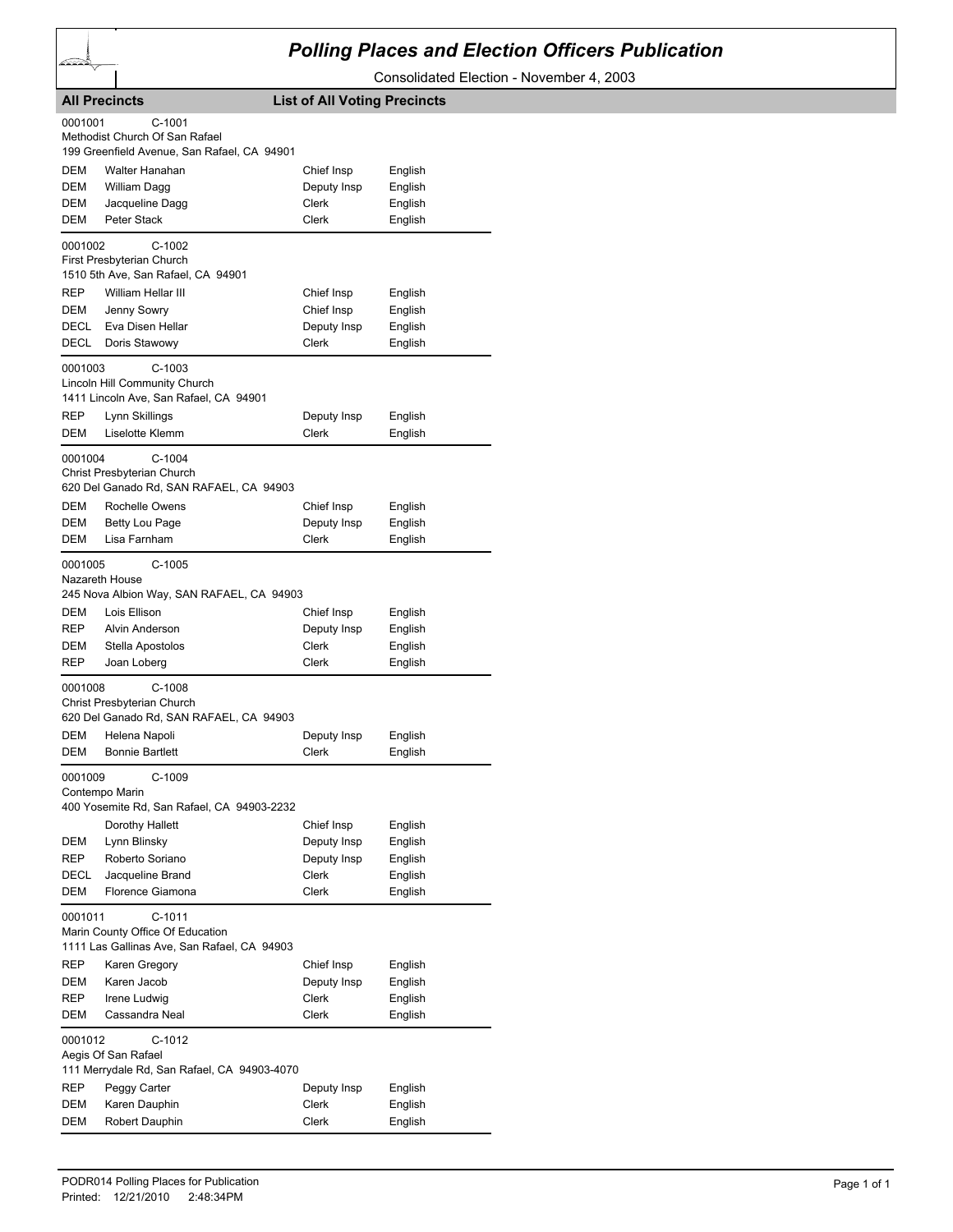| <b>All Precincts</b>                    |                                                                                                 | <b>List of All Voting Precincts</b>                |                                          |  |
|-----------------------------------------|-------------------------------------------------------------------------------------------------|----------------------------------------------------|------------------------------------------|--|
| 0001013                                 | C-1013<br>San Rafael Fire Sta #2<br>210 3rd St, San Rafael, CA 94901                            |                                                    |                                          |  |
| DECL<br>DEM<br>DECL<br>DECL             | Fernando Gomez<br>John Cooper<br>Ann Bachorich<br>Eva Marie Keagy                               | Chief Insp<br>Deputy Insp<br>Clerk<br>Clerk        | E, S<br>English<br>English<br>English    |  |
| 0001014                                 | $C-1014$<br>Marin Ballet Board Room                                                             |                                                    |                                          |  |
| DECL<br>REP<br>REP                      | 100 Elm St, SAN RAFAEL, CA 94901<br>Jeffrey Moss<br><b>Richard Blackman</b><br>Nicole Lentz     | Chief Insp<br>Deputy Insp<br>Clerk                 | E, S<br>English<br>English               |  |
| 0001015                                 | C-1015<br><b>Trinity Community Church</b><br>1675 Grand Ave, SAN RAFAEL, CA 94901               |                                                    |                                          |  |
| REP<br>DEM<br>DEM<br>REP                | Sheryl Gorton<br>Linda Cosgrove<br>Ankie Bajema<br>Sharon Hall                                  | Chief Insp<br>Deputy Insp<br><b>Clerk</b><br>Clerk | English<br>English<br>E, S               |  |
| 0001016                                 | $C-1016$<br>St Luke Presbyterian Church<br>10 Bayview Dr, SAN RAFAEL, CA 94901                  |                                                    | English                                  |  |
| <b>DEM</b><br>REP<br>DECL<br><b>NLW</b> | <b>Patrick Connally</b><br>Cicely Hand<br><b>Frank Divita</b><br>Harrison Kinney Jr             | Chief Insp<br>Deputy Insp<br>Clerk<br>Clerk        | English<br>English<br>English<br>English |  |
| 0001017                                 | C-1017<br>Glenwood School<br>25 Castlewood Dr, SAN RAFAEL, CA 94901                             |                                                    |                                          |  |
| DEM<br><b>DEM</b>                       | Janine Michele Myers<br>Laura Sommer                                                            | Chief Insp<br>Deputy Insp<br>Clerk                 | English<br>English                       |  |
| DEM                                     | Barbara Morrill                                                                                 | Clerk                                              | English                                  |  |
| 0001018<br>Venetia Oaks                 | $C-1018$<br>263 N San Pedro Rd, San Rafael, CA 94903                                            |                                                    |                                          |  |
| DEM                                     | <b>Shirley Sinclair</b><br>Ronald Zbinovsky                                                     | Chief Insp<br>Clerk                                | English<br>English                       |  |
| 0001019<br>Venetia Oaks                 | $C-1019$                                                                                        |                                                    |                                          |  |
| <b>DEM</b><br>DEM<br>DEM                | 263 N San Pedro Rd, San Rafael, CA 94903<br>Jane Kloh<br>Roberta Erlandsen<br>Patricia Phillips | Deputy Insp<br>Clerk<br>Clerk                      | English<br>English<br>English            |  |
| 0001020                                 | $C-1020$<br>Korean Presbyterian Church<br>635 Adrian Way, San Rafael, CA 94903                  |                                                    |                                          |  |
| DEM<br>DECL<br>DEM                      | Dorothy Brown<br>Mary Nordquist<br>Janet Smith                                                  | Chief Insp<br>Deputy Insp<br><b>Clerk</b>          | English<br>English<br>English            |  |
| 0001024                                 | $C-1024$<br>Marinwood Community Center<br>775 Miller Creek Rd, San Rafael, CA 94903             |                                                    |                                          |  |
| REP<br>REP<br>DEM<br>DEM                | <b>Howard Council</b><br>Margaret Council<br>Doris Sutter<br>Margaret Veneman                   | Deputy Insp<br>Clerk<br>Clerk<br>Clerk             | English<br>English<br>English<br>English |  |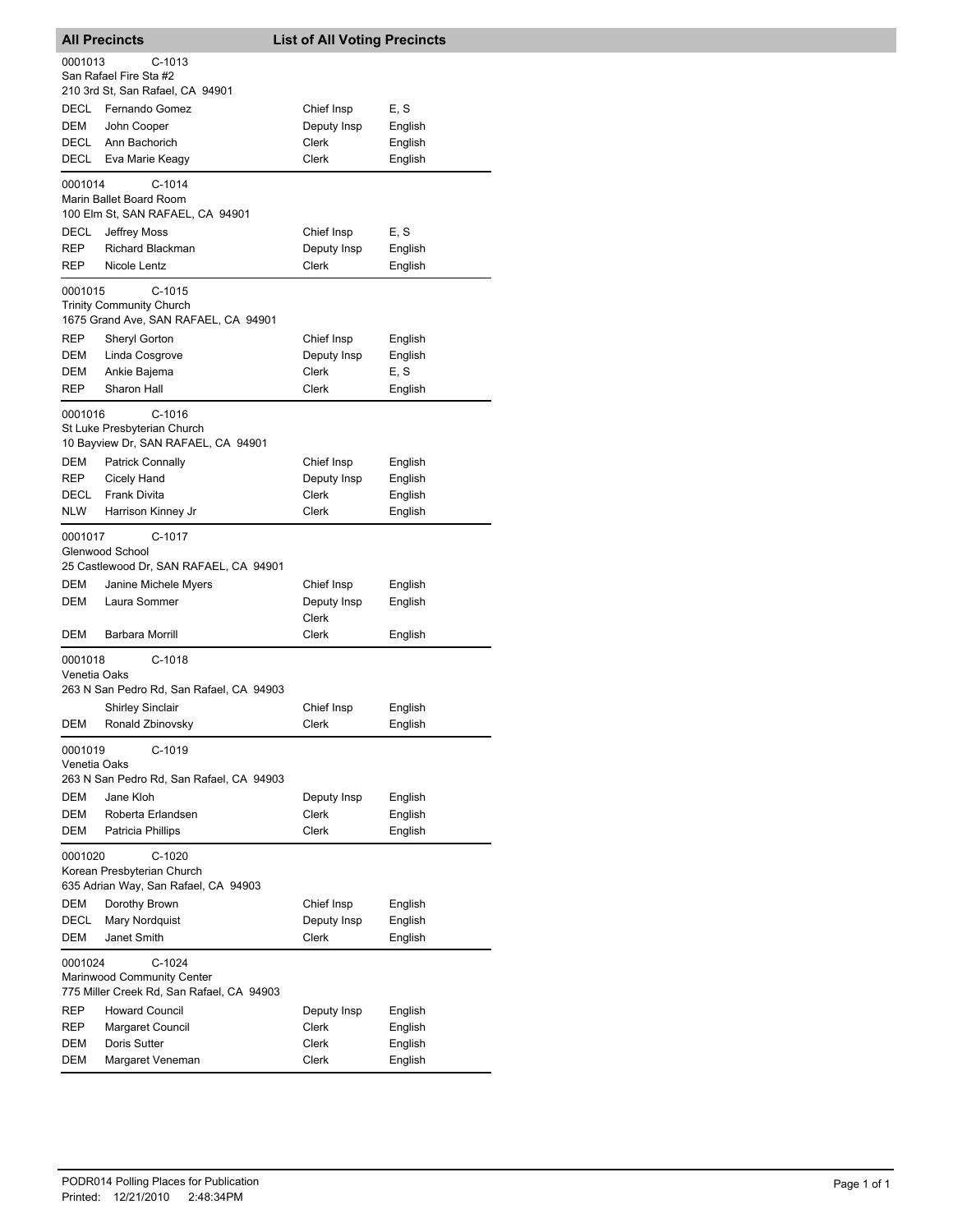| <b>All Precincts</b>      |                                                                         | <b>List of All Voting Precincts</b> |                    |
|---------------------------|-------------------------------------------------------------------------|-------------------------------------|--------------------|
| 0001025                   | $C-1025$                                                                |                                     |                    |
|                           | Marinwood Community Center<br>775 Miller Creek Rd, San Rafael, CA 94903 |                                     |                    |
| <b>DECL</b>               | Donald Bielefield                                                       | Deputy Insp                         | English            |
|                           |                                                                         | Clerk                               |                    |
| <b>REP</b>                | Sheila Berg                                                             | Clerk                               | English            |
| DEM                       | Jeanne Hart                                                             | Clerk                               | English            |
| 0001026                   | $C-1026$<br><b>Lucas Valley Community Center</b>                        |                                     |                    |
|                           | 1201 Idylberry Rd, SAN RAFAEL, CA 94903                                 |                                     |                    |
| <b>REP</b>                | Ray Hirsch                                                              | Chief Insp                          | English            |
| DEM                       | Foy Sargent                                                             | Deputy Insp                         | English            |
| <b>REP</b><br><b>DECL</b> | Geraldine Leydecker<br><b>Shirley Rogers Trimble</b>                    | Clerk<br><b>Clerk</b>               | English<br>English |
|                           |                                                                         |                                     |                    |
| 0001027                   | $C-1027$<br><b>Lucas Valley Community Center</b>                        |                                     |                    |
|                           | 1201 Idylberry Rd, SAN RAFAEL, CA 94903                                 |                                     |                    |
|                           |                                                                         | Deputy Insp                         |                    |
| DEM                       | Marie Douglas                                                           | Clerk                               | English            |
| 0001031                   | C-1031                                                                  |                                     |                    |
| Golden Hinde              | 5 Golden Hinde Blv, SAN RAFAEL, CA 94903                                |                                     |                    |
| <b>REP</b>                | <b>Barbara Perkins</b>                                                  | Chief Insp                          | English            |
| DECL                      | Dennis Brown                                                            | Deputy Insp                         | English            |
| DECL                      | Geraldine Brown                                                         | Clerk                               | English            |
| DEM                       | <b>Robert Gallimore</b>                                                 | Clerk                               | English            |
| 0001032                   | C-1032                                                                  |                                     |                    |
|                           | St Luke Presbyterian Church<br>10 Bayview Dr, SAN RAFAEL, CA 94901      |                                     |                    |
| DEM                       | Donna Eng                                                               | Deputy Insp                         | English            |
| DEM                       | Rebecca Louise Irwin                                                    | Clerk                               | English            |
| 0001102                   | PCT 1102                                                                |                                     |                    |
| Rotary Manor              |                                                                         |                                     |                    |
|                           | 1821 Fifth Ave, San Rafael, CA 94901                                    |                                     |                    |
| <b>GRN</b><br>DEM         | <b>Gordon Waters</b><br>Janis Tavenner                                  | Chief Insp<br>Deputy Insp           | English<br>English |
| DEM                       | Cecile Tescallo                                                         | Clerk                               | English            |
| 0001103                   | PCT 1103                                                                |                                     |                    |
| Rotary Manor              |                                                                         |                                     |                    |
|                           | 1821 Fifth Ave, San Rafael, CA 94901                                    |                                     |                    |
| <b>DECL</b>               | Max Probst<br>Frieda Cook                                               | Deputy Insp<br>Clerk                | English<br>English |
| DEM                       | Sharyn Foster                                                           | <b>Clerk</b>                        | English            |
| 0001110                   | PCT 1110                                                                |                                     |                    |
| Villa Marin               |                                                                         |                                     |                    |
|                           | 100 Thorndale Dr, SAN RAFAEL, CA 94903                                  |                                     |                    |
| DEM                       | Helen Bodington                                                         | Chief Insp                          | English            |
| <b>REP</b><br><b>DEM</b>  | Helen Andrewsen<br><b>Charles Bodington</b>                             | Deputy Insp<br>Clerk                | English<br>English |
| <b>REP</b>                | Olivia Le Feaver                                                        | Clerk                               | English            |
| 0001121                   | <b>PCT 1121</b>                                                         |                                     |                    |
|                           | Marin County Office Of Education                                        |                                     |                    |
|                           | 1111 Las Gallinas Ave, San Rafael, CA 94903                             |                                     |                    |
| DECL                      | <b>Barbara Trites</b>                                                   | Deputy Insp                         | English            |
| REP                       | Roberto Iniguez                                                         | Clerk<br>Clerk                      | E, S               |
| 0001124                   | <b>PCT 1124</b>                                                         |                                     |                    |
| Golden Hinde              | 5 Golden Hinde Blv, SAN RAFAEL, CA 94903                                |                                     |                    |
| DEM                       | <b>Margaret Dukes</b>                                                   | Deputy Insp                         | English            |
| DEM                       | Barbara Sebring                                                         | Clerk                               | English            |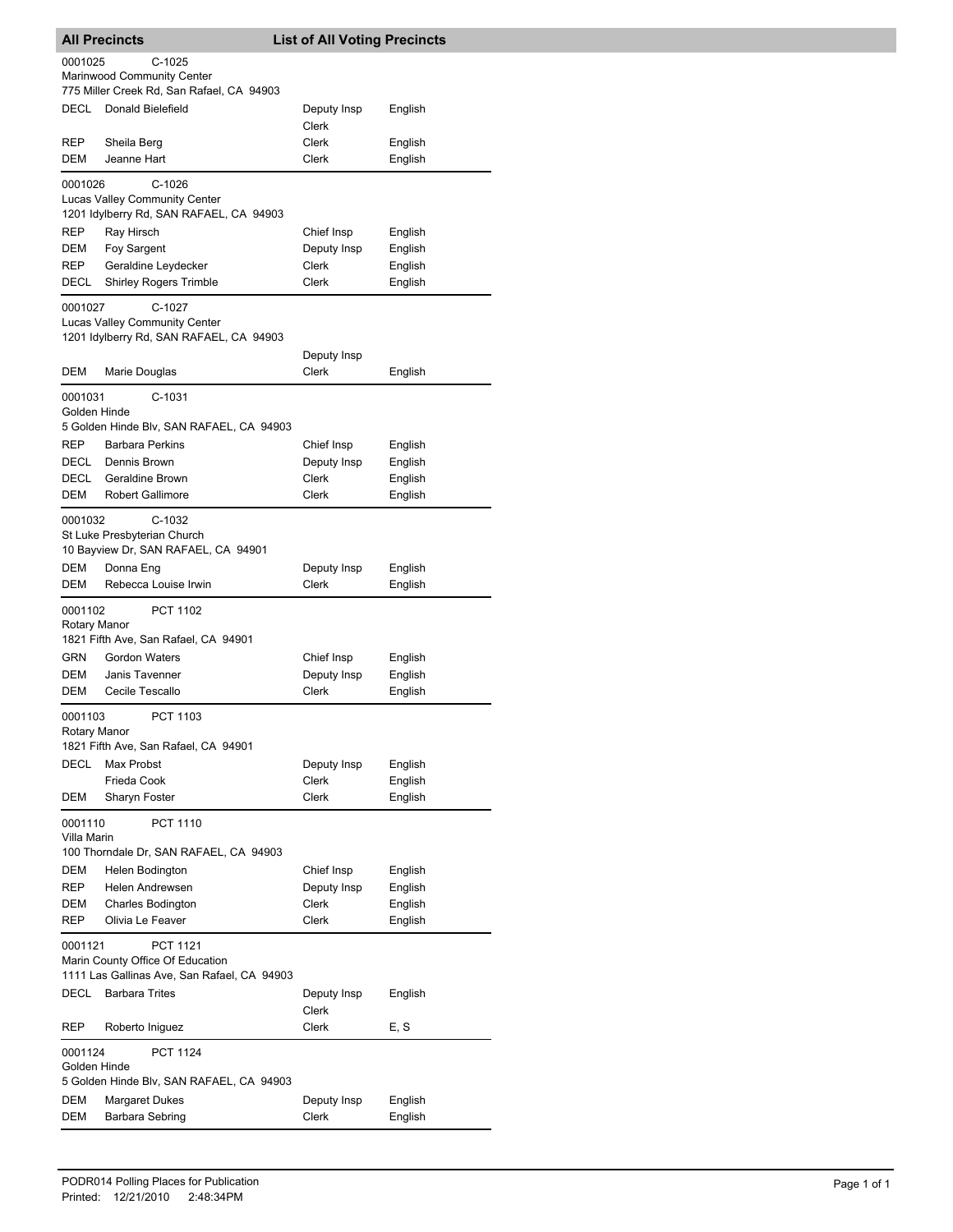| <b>All Precincts</b>  |                                                                                                    | <b>List of All Voting Precincts</b> |         |  |  |
|-----------------------|----------------------------------------------------------------------------------------------------|-------------------------------------|---------|--|--|
| 0001210               | PCT 1210<br>San Rafael Fire Station # 5                                                            |                                     |         |  |  |
|                       | 955 Point San Pedro Rd, San Rafael, CA 94901                                                       |                                     |         |  |  |
| REP                   | <b>William Godbey</b>                                                                              | Chief Insp                          | English |  |  |
| REP                   | Teresa Dong-Hobler                                                                                 | Deputy Insp                         | English |  |  |
| DEM                   | Claudio Casartelli                                                                                 | Clerk                               | English |  |  |
| DEM                   | Mark Sachs                                                                                         | Clerk                               | English |  |  |
| 0001211               | PCT 1211<br>San Rafael Fire Station # 5                                                            |                                     |         |  |  |
|                       | 955 Point San Pedro Rd, San Rafael, CA 94901                                                       |                                     |         |  |  |
| DECL                  | Diane Aldrich                                                                                      | Deputy Insp                         | English |  |  |
| <b>REP</b>            | Joanne Bostwick                                                                                    | Clerk                               | English |  |  |
| DEM                   | Anna Shannon                                                                                       | Clerk                               | English |  |  |
| 0002001<br>Cape Marin | C-2001                                                                                             |                                     |         |  |  |
|                       | Laderman Lane, Greenbrae, CA 94904-2482                                                            |                                     |         |  |  |
| <b>DEM</b>            | Jane Frorath                                                                                       | Chief Insp                          | English |  |  |
| AIP                   | Scott Jones                                                                                        | Deputy Insp<br>Clerk                | English |  |  |
| DEM                   | David Heilbrun                                                                                     | Clerk                               | English |  |  |
| DECL                  | Kellie Moore                                                                                       | Clerk                               | English |  |  |
| 0002002               | $C-2002$<br><b>Larkspur Recreation Department</b><br>240 Doherty Drive, Larkspur, CA 94939         |                                     |         |  |  |
| DEM                   | Edward Wynne Jr                                                                                    | Chief Insp                          | English |  |  |
| REP                   | Jay Wark                                                                                           | Clerk                               | English |  |  |
| 0002003               | $C-2003$<br>St Patrick's Church<br>Magnolia & King Streets, Larkspur, CA 94939-1943                |                                     |         |  |  |
| <b>REP</b>            | Janis Kuhn                                                                                         | Chief Insp                          | English |  |  |
| DECL                  | Hayden Hicks                                                                                       | Deputy Insp                         | English |  |  |
| DEM                   | Therese Berreyesa                                                                                  | Clerk                               | English |  |  |
| DEM                   | Corinne K Windman                                                                                  | Clerk                               | English |  |  |
| 0002004               | $C-2004$<br>Redwoods Presbyterian Church<br>110 Magnolia Ave, LARKSPUR, CA 94939                   |                                     |         |  |  |
| DEM                   | Frank Gold                                                                                         | Chief Insp                          | English |  |  |
| DEM                   | Helen Kerner                                                                                       | Deputy Insp                         | English |  |  |
| DEM                   | Roberta Alkire<br>David Edward                                                                     | Clerk                               | English |  |  |
| DECL                  |                                                                                                    | Clerk                               | English |  |  |
| 0002005               | $C-2005$<br>Methodist Church Of San Rafael<br>199 Greenfield Avenue, San Rafael, CA 94901          |                                     |         |  |  |
| DECL                  | Mary Lee Bronzo                                                                                    | Deputy Insp                         | English |  |  |
| <b>REP</b>            | Stephen Fletcher                                                                                   | Clerk                               | English |  |  |
| DEM                   | Cindylu Janisen                                                                                    | Clerk                               | English |  |  |
|                       | 0002006<br>$C-2006$<br><b>Wade Thomas School</b><br>Ross At Kensington, San Anselmo, CA 94960-2941 |                                     |         |  |  |
| DEM                   | Ronald Restanio                                                                                    | Chief Insp                          | English |  |  |
| DEM                   | Inez Jewell                                                                                        | Deputy Insp                         | English |  |  |
| DEM                   | Enid Albedi                                                                                        | Clerk                               | English |  |  |
| 0002007               | C-2007<br><b>Prudential California Realty</b><br>1604 Sir Francis Drake Blv, SAN ANSELMO, CA 94960 |                                     |         |  |  |
| DEM                   | <b>Charles Herbert</b>                                                                             | Chief Insp                          | English |  |  |
| <b>DEM</b>            | Edie Brennan                                                                                       | Deputy Insp                         | English |  |  |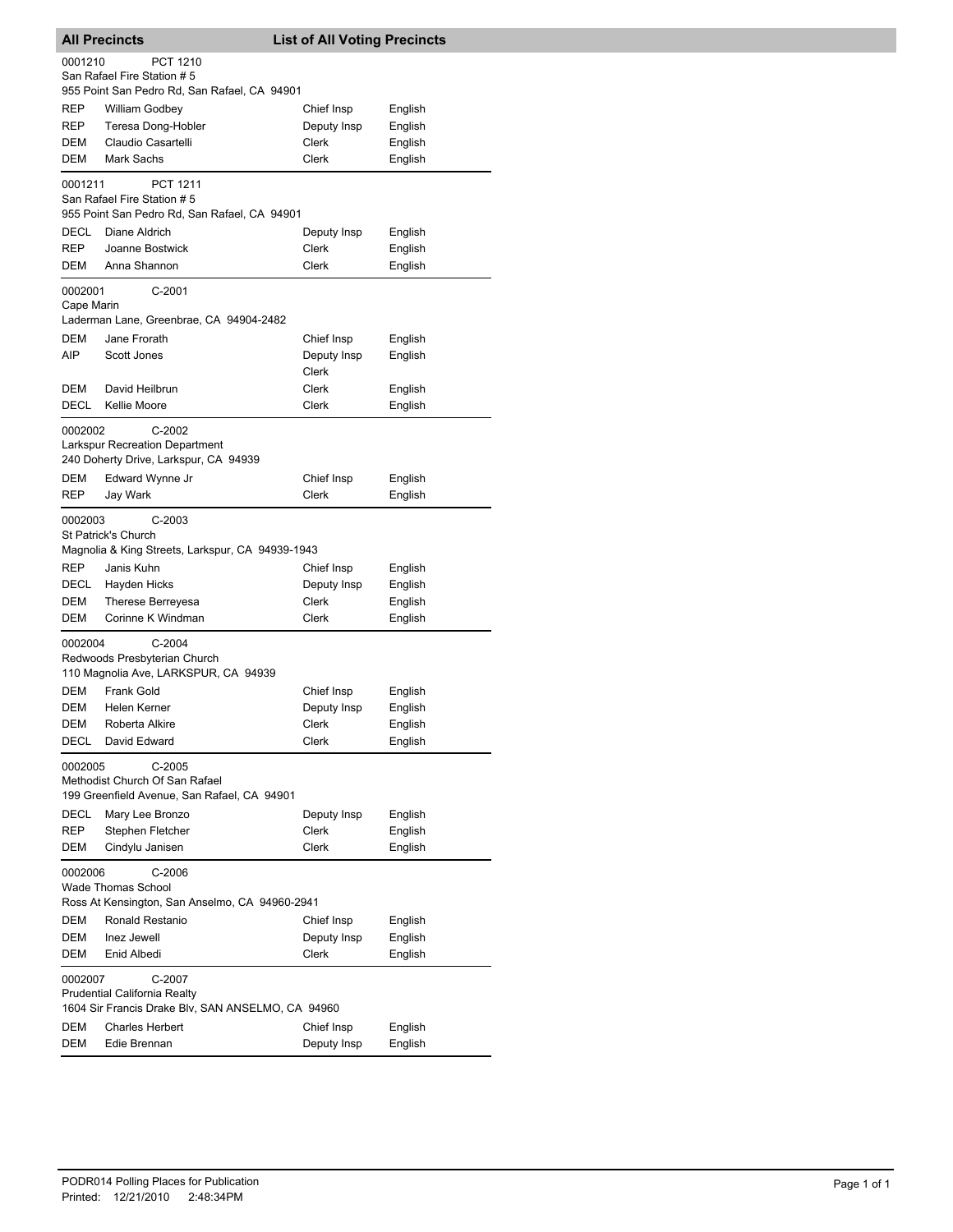| <b>All Precincts</b>   |                                                                                              | <b>List of All Voting Precincts</b> |                    |
|------------------------|----------------------------------------------------------------------------------------------|-------------------------------------|--------------------|
| 0002008                | C-2008                                                                                       |                                     |                    |
|                        | Ross Valley Fire Station #20                                                                 |                                     |                    |
|                        | Arroyo & Butterfield Rd, San Anselmo, CA 94960-1262                                          |                                     |                    |
| DEM                    | Donald Drotman                                                                               | Chief Insp                          | English            |
| <b>REP</b>             | <b>Grant Bucknum</b>                                                                         | Deputy Insp<br>Clerk                | English            |
| DEM                    | William Coleman                                                                              | Clerk                               | English            |
| 0002009                | $C-2009$                                                                                     |                                     |                    |
|                        | Ross Valley Fire Station #20                                                                 |                                     |                    |
|                        | Arroyo & Butterfield Rd, San Anselmo, CA 94960-1262                                          |                                     |                    |
| DEM<br>REP             | Diane Cokely<br>Norma Julianus-Howard                                                        | Deputy Insp<br><b>Clerk</b>         | English            |
| DEM                    | Carol Nichelini                                                                              | Clerk                               | English<br>English |
|                        |                                                                                              |                                     |                    |
| 0002010                | $C-2010$<br>Fairfax Women's Club                                                             |                                     |                    |
|                        | 46 Park Rd, FAIRFAX, CA 94930                                                                |                                     |                    |
| REP                    | Dell Blodgett                                                                                | Clerk                               | English            |
| DEM                    | Barbara Lange                                                                                | Clerk                               | English            |
|                        |                                                                                              |                                     |                    |
| 0002012<br>Ross School | C-2012                                                                                       |                                     |                    |
|                        | 9 Lagunitas Rd, Ross, CA 94957                                                               |                                     |                    |
| REP                    | Sally Reed                                                                                   | Chief Insp                          | English            |
| REP                    | Sue Talmage                                                                                  | Deputy Insp                         | English            |
| <b>REP</b>             | John Barr                                                                                    | Clerk                               | English            |
| REP                    | Sharon Gay                                                                                   | Clerk                               | English            |
| 0002013                | C-2013<br>Anthony Bacich School<br>699 Sir Francis Drake Blvd., KENTFIELD, CA 94904          |                                     |                    |
| DEM                    | Gareth Penn                                                                                  | Deputy Insp                         | English            |
| REP                    | Anthony De Benedict                                                                          | Clerk                               | English            |
| REP                    | <b>Frank Owens</b>                                                                           | Clerk                               | E, S               |
| 0002015                | $C-2015$                                                                                     |                                     |                    |
|                        | Kentfield Fire Station                                                                       |                                     |                    |
| DEM                    | 1004 Sir Francis Drake Blvd, KENTFIELD, CA 94904<br>Lorraine Ferrua                          | Chief Insp                          | English            |
| DEM                    | <b>Gerald Kraus</b>                                                                          | Deputy Insp                         | English            |
| <b>REP</b>             | Theresa Rossi                                                                                | Clerk                               | English            |
| 0002016                | $C-2016$                                                                                     |                                     |                    |
| Masonic Lodge          |                                                                                              |                                     |                    |
|                        | 1122 Magnolia Ave, LARKSPUR, CA 94939                                                        |                                     |                    |
| DECL                   | James Moore                                                                                  | Deputy Insp                         | English            |
| REP                    | Virginia Moore                                                                               | <b>Clerk</b>                        | English            |
| REP                    | Fay Potter                                                                                   | Clerk                               | English            |
| REP                    | Alice Thomas                                                                                 | Clerk                               | English            |
| 0002017                | C-2017<br>Sleepy Hollow Homes Association<br>1317 Butterfield Rd, San Anselmo, CA 94960-1055 |                                     |                    |
| DEM                    | Margaret Mary Wilson                                                                         | Chief Insp                          | English            |
| REP                    | Sally Zunino                                                                                 | Deputy Insp                         | English            |
| REP                    | Angela Gaona                                                                                 | Clerk                               | English            |
| 0002020                | C-2020<br>St Sebastian's Church                                                              |                                     |                    |
|                        | 373 Bon Air Rd, KENTFIELD, CA 94904                                                          |                                     |                    |
| DECL                   | Joyce B Wells                                                                                | Chief Insp                          | English            |
| DEM                    | Jean Musgrave                                                                                | Deputy Insp                         | English            |
| REP                    | <b>Ruth Baney</b>                                                                            | Clerk                               | English            |
| DEM                    | Sheila Hershon                                                                               | Clerk                               | English            |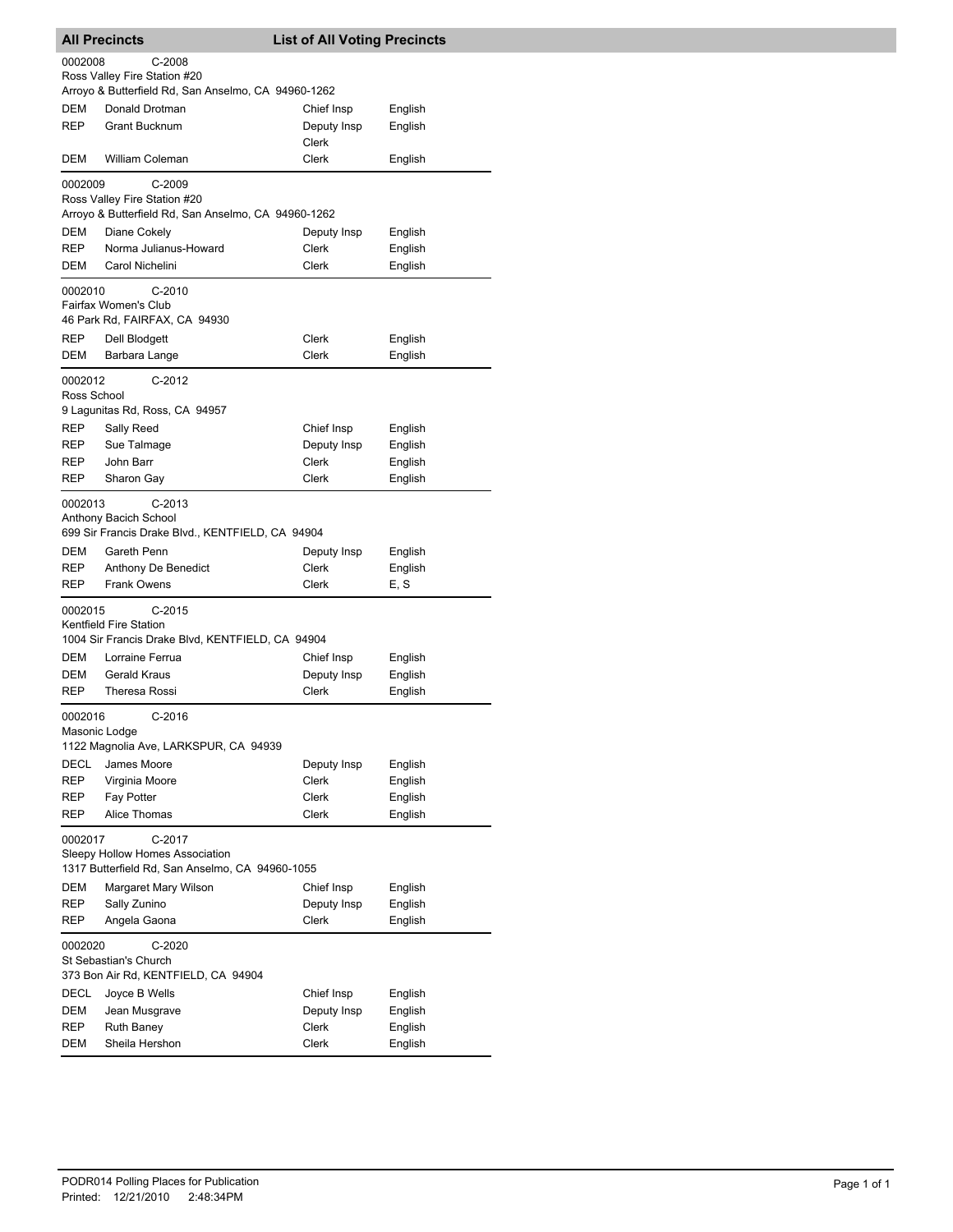| <b>All Precincts</b>     |                                                                                               | <b>List of All Voting Precincts</b> |                    |  |
|--------------------------|-----------------------------------------------------------------------------------------------|-------------------------------------|--------------------|--|
| 0002022                  | $C-2022$<br>San Rafael Community Center<br>618 B St, SAN RAFAEL, CA 94901                     |                                     |                    |  |
| <b>REP</b>               | Joanne Keenan                                                                                 | Chief Insp                          | English            |  |
| REP                      | Frank Keenan                                                                                  | Deputy Insp                         | English            |  |
| DEM                      | Roberta Kemp                                                                                  | Clerk                               | English            |  |
| REP                      | Donald Stenson                                                                                | Clerk                               | English            |  |
| DEM                      | Randa L Stenson                                                                               | Clerk                               | English            |  |
| 0002024                  | $C-2024$<br><b>Carpenters Union Hall</b><br>647 Lindaro St, San Rafael, CA 94901-3960         |                                     |                    |  |
| DEM                      | Alysanne Taylor                                                                               | Chief Insp<br>Deputy Insp           | English            |  |
| DEM                      | Sally Farrell                                                                                 | Clerk                               | English            |  |
| REP                      | John Russo                                                                                    | Clerk                               | English            |  |
| 0002025                  | C-2025<br><b>Carpenters Union Hall</b>                                                        |                                     |                    |  |
|                          | 647 Lindaro St, San Rafael, CA 94901-3960                                                     |                                     |                    |  |
| <b>DEM</b>               | Mary Winkler                                                                                  | Deputy Insp<br><b>Clerk</b>         | English            |  |
| DECL<br>DEM              | Donald Campbell<br>Lucinda Daniel                                                             | Clerk                               | English<br>English |  |
|                          |                                                                                               |                                     |                    |  |
| 0002101<br>The Tamalpais | PCT 2101<br>501 Via Casitas, Greenbrae, CA 94904                                              |                                     |                    |  |
| REP                      | Norman Schoenstein                                                                            | Chief Insp                          | English            |  |
| REP                      | Mary-Elizabeth Merwin D                                                                       | Deputy Insp                         | English            |  |
| DEM                      | Richard Bartolacelli                                                                          | Clerk                               | English            |  |
| DEM                      | Joy Peterson                                                                                  | Clerk                               | English            |  |
| 0002102                  | PCT 2102<br>St Sebastian's Church<br>373 Bon Air Rd, KENTFIELD, CA 94904                      |                                     |                    |  |
| DEM                      | Shirley Josepher                                                                              | Deputy Insp                         | English            |  |
| DEM                      | Mary De Carlo                                                                                 | Clerk                               | English            |  |
| <b>DEM</b>               | <b>Patricia Estes</b>                                                                         | Clerk                               | English            |  |
| DEM                      | Michelle Mayfield-Baske                                                                       | Clerk                               | English            |  |
| 0002112<br>Masonic Lodge | <b>PCT 2112</b><br>1122 Magnolia Ave, LARKSPUR, CA 94939                                      |                                     |                    |  |
|                          | DEM Anne Miller                                                                               | Deputy Insp                         | English            |  |
| DEM                      | <b>Esther Rubin</b>                                                                           | Clerk                               | English            |  |
| DEM                      | Max Segar                                                                                     | Clerk                               | English            |  |
| <b>DEM</b>               | Setsuko Segar                                                                                 | Clerk                               | English            |  |
| 0002205                  | PCT 2205<br>American Legion Hall<br>120 Veterans Place, San Anselmo, CA 94960                 |                                     |                    |  |
| DEM                      | John Boudett                                                                                  | Deputy Insp                         | English            |  |
| DECL                     | <b>Theresa Allen</b>                                                                          | Clerk                               | English            |  |
| REP                      | Jeanette Marquez                                                                              | Clerk                               | English            |  |
| 0002206                  | <b>PCT 2206</b><br>American Legion Hall                                                       |                                     |                    |  |
|                          | 120 Veterans Place, San Anselmo, CA 94960                                                     |                                     |                    |  |
| <b>REP</b>               | <b>Hilda Mills</b>                                                                            | Clerk                               | English            |  |
| DEM                      | Marcella Murray                                                                               | Clerk                               | English            |  |
| REP                      | <b>Scott Pirtle</b>                                                                           | Clerk                               | English            |  |
| 0002207                  | <b>PCT 2207</b><br>Ross Valley Fire Station #19<br>777 San Anselmo Ave, SAN ANSELMO, CA 94960 |                                     |                    |  |
| DEM                      | <b>Frank Luederitz</b>                                                                        | Chief Insp                          | English            |  |
| DEM                      | Suellen Lamorte                                                                               | Clerk                               | English            |  |
| <b>DEM</b>               | Janet Zeller                                                                                  | Clerk                               | English            |  |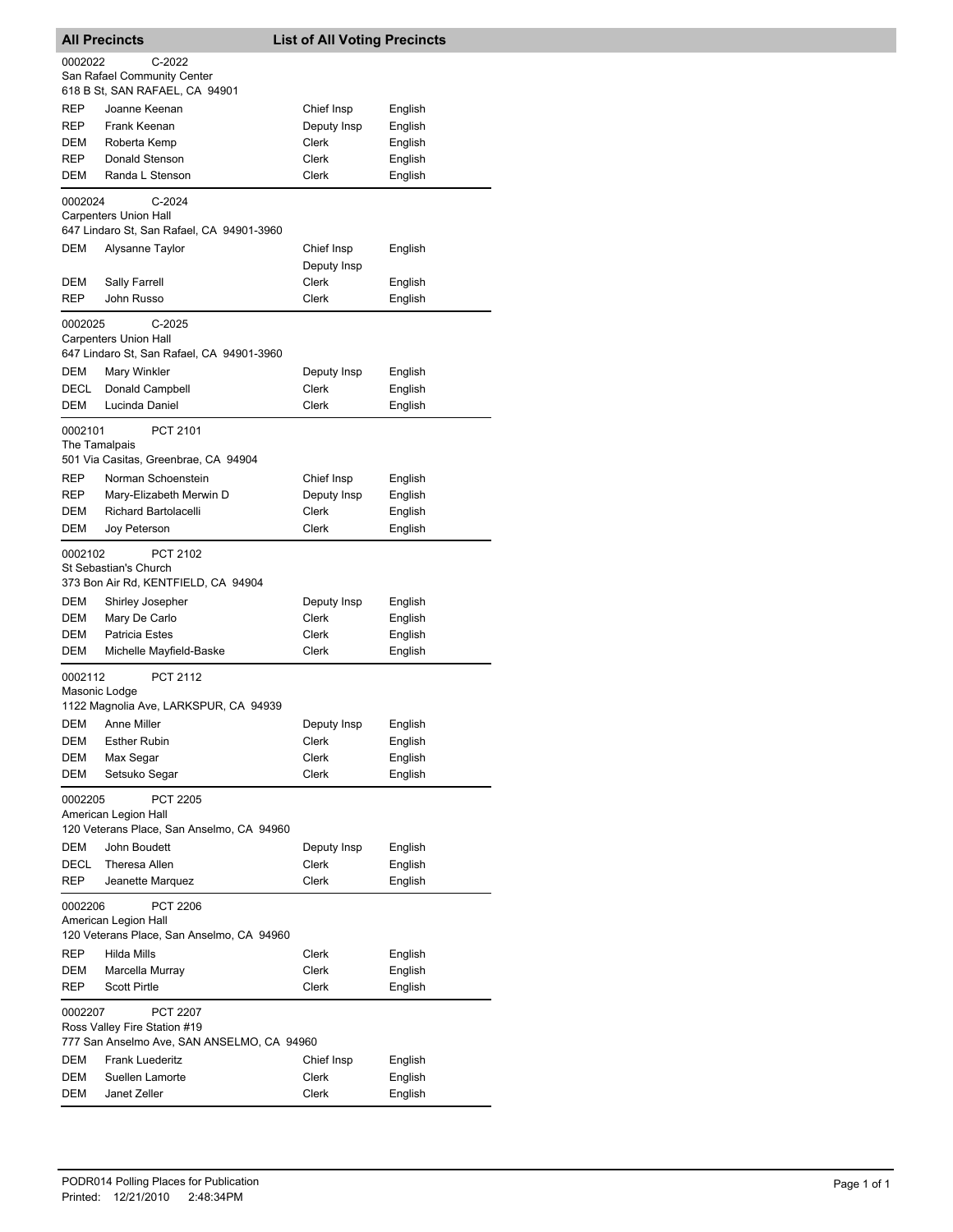| <b>All Precincts</b>            |                                                                                                    | <b>List of All Voting Precincts</b> |         |
|---------------------------------|----------------------------------------------------------------------------------------------------|-------------------------------------|---------|
| 0002303                         | PCT 2303                                                                                           |                                     |         |
|                                 | <b>Fairfax Fire Station</b>                                                                        |                                     |         |
|                                 | Corner Bolinas & Park, FAIRFAX, CA 94930                                                           |                                     |         |
| REP                             | Frederick Codoni                                                                                   | Chief Insp                          | English |
| DEM                             | Denyce Vogler-Codoni                                                                               | Deputy Insp                         | English |
| GRN                             | Cindi Darling                                                                                      | Clerk                               | English |
| <b>REP</b>                      | Peggy Lee                                                                                          | <b>Clerk</b>                        | English |
| 0002304                         | <b>PCT 2304</b><br>Fairfax Regional Library<br>2097 Sir Francis Drake Blvd, Fairfax, CA 94930-1115 |                                     |         |
| DEM                             | Joyce Cole                                                                                         | Chief Insp                          | English |
| DEM                             | Lynn Eichinger                                                                                     | Deputy Insp                         | English |
| DEM                             | James Adams                                                                                        | Clerk                               | English |
| 0002305<br><b>Bennett House</b> | <b>PCT 2305</b><br>53 Taylor Drive (Claus & Taylor), FAIRFAX, CA 94930                             |                                     |         |
| DEM                             | Patty Stockard                                                                                     | Deputy Insp                         | English |
| GRN                             | Rue Burlingham                                                                                     | Clerk                               | E, S    |
| DEM                             | Jennie Lutz                                                                                        | Clerk                               | English |
| 0002306<br>Manor School         | PCT 2306<br>150 Oak Manor Dr, FAIRFAX, CA 94930                                                    |                                     |         |
| DEM                             | <b>Stanley Pechalonis</b>                                                                          | Chief Insp                          | English |
| REP                             | Marcia Dunn                                                                                        | Deputy Insp                         | English |
| DEM                             | Dale Mc Carty                                                                                      | Clerk                               | English |
| DECL                            | Peter Verdone                                                                                      | Clerk                               | English |
| 0002601                         | PCT 2601<br>Sleepy Hollow Presbyterian Church<br>100 Tarry Rd, San Anselmo, CA 94960-1066          |                                     |         |
| REP                             | Constance Berto                                                                                    | Chief Insp                          | E, S    |
| REP                             | Colleen Harpst                                                                                     | Clerk                               | English |
| GRN                             | Elizabeth Suzanne Hilderbrand                                                                      | Clerk                               | English |
| 0002701<br>Manor School         | <b>PCT 2701</b><br>150 Oak Manor Dr, FAIRFAX, CA 94930                                             |                                     |         |
| DEM                             | Adell Freeman                                                                                      | Clerk                               | English |
| <b>DEM</b>                      | Michael Kenyon                                                                                     | Clerk                               | English |
| 0002907                         | <b>PCT 2907</b><br>First Presbyterian Church<br>1510 5th Ave, San Rafael, CA 94901                 |                                     |         |
| DEM                             | Carol Jolliffe                                                                                     | Clerk                               | English |
| <b>GRN</b>                      | Gloria Potter                                                                                      | Clerk                               | English |
| 0003001                         | $C-3001$<br>Sausalito Women's Club<br>120 Central Ave, Sausalito, CA 94965                         |                                     |         |
| DEM                             | Annelouise Elkington                                                                               | Chief Insp                          | English |
| DEM                             | Louise Dzimian                                                                                     | Deputy Insp                         | English |
| DEM                             | Leon Gersten                                                                                       | <b>Clerk</b>                        | English |
| 0003002                         | $C-3002$<br>Star Of Sea Catholic Church<br>180 Harrison Ave, SAUSALITO, CA 94965                   |                                     |         |
| REP                             | Eileen Perkins                                                                                     | Deputy Insp                         | English |
| <b>REP</b>                      | <b>Carlys Phillips</b>                                                                             | Clerk<br>Clerk                      | English |
|                                 |                                                                                                    |                                     |         |
| 0003003                         | $C-3003$<br>Sausalito City Hall<br>420 Litho Street, SAUSALITO, CA 94965                           |                                     |         |
| DEM                             | Anita Granen                                                                                       | Deputy Insp                         | English |
| REP                             | Patricia Finnegan                                                                                  | Clerk                               | English |
| DEM                             | Mary Jane Westphal                                                                                 | Clerk                               | English |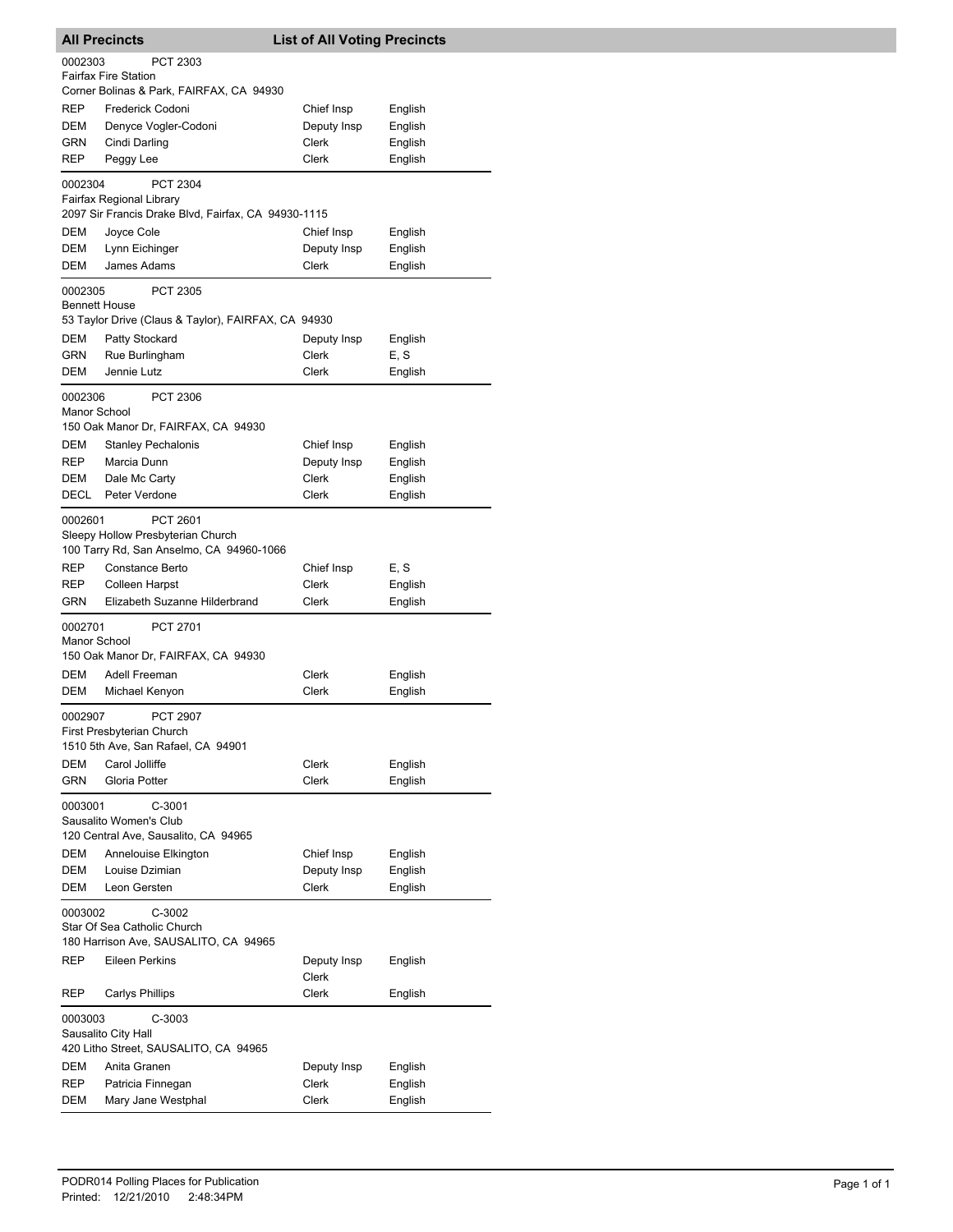| <b>All Precincts</b>   |                                                                                   | <b>List of All Voting Precincts</b> |         |
|------------------------|-----------------------------------------------------------------------------------|-------------------------------------|---------|
| 0003004                | C-3004                                                                            |                                     |         |
|                        | Mill Valley Community Ctr                                                         |                                     |         |
|                        | 180 Camino Alto, Mill Valley, CA 94941-4603                                       |                                     |         |
| DEM                    | Scott Dulaney Palmer                                                              | Chief Insp                          | English |
| DEM                    | Morgan Smith                                                                      | Deputy Insp                         | English |
| REP                    | Patricia Harrington                                                               | Clerk                               | English |
| REP                    | Ursula Kerr                                                                       | Clerk                               | English |
| LIB.                   | Ronald Lincoln Jr                                                                 | Clerk                               | English |
| 0003005                | $C-3005$<br>Sewerage Agency Of So Marin                                           |                                     |         |
|                        | 450 Sycamore Ave, Mill Valley, CA 94941-2232                                      |                                     |         |
| DECL                   | <b>Robert Stauder</b>                                                             | Chief Insp                          | English |
| DEM                    | <b>Channing Clarkson</b>                                                          | Clerk                               | English |
| 0003006                | C-3006<br>Episcopal Church Of Our Savior<br>10 Old Mill St, MILL VALLEY, CA 94941 |                                     |         |
| DEM                    | <b>Frances Wolff</b>                                                              | Deputy Insp                         | English |
| <b>DEM</b>             | Marcia Koski                                                                      | Clerk                               | English |
| 0003007                | C-3007                                                                            |                                     |         |
|                        | Our Lady Of Mt Carmel Church<br>3 Oakdale Ave, MILL VALLEY, CA 94941              |                                     |         |
| <b>REP</b>             | Barbara Stauder                                                                   | Chief Insp                          | English |
|                        |                                                                                   | Deputy Insp                         |         |
| DEM                    | Sarah F Greenberg                                                                 | Clerk                               | English |
| <b>DEM</b>             | Nancy M Padou                                                                     | Clerk                               | English |
|                        | C-3008                                                                            |                                     |         |
| 0003008<br>Park School |                                                                                   |                                     |         |
|                        | 360 E. Blithedale Ave, Mill Valley, CA 94941-2140                                 |                                     |         |
| DEM                    | Phillip Vizcarra                                                                  | Chief Insp                          | English |
| DEM                    | Pat B Stroud                                                                      | Deputy Insp                         | E, S    |
| DEM                    | Lynn Breger                                                                       | Clerk                               | English |
| DEM                    | Eleanor Dehl                                                                      | Clerk                               | English |
| DEM                    | <b>Martin Russell</b>                                                             | Clerk                               | English |
| 0003009<br>Park School | C-3009<br>360 E. Blithedale Ave, Mill Valley, CA 94941-2140                       |                                     |         |
| DEM                    | Sandra Lamke                                                                      | Deputy Insp                         | English |
|                        |                                                                                   | Clerk                               |         |
| DEM                    | Judith Reneau                                                                     | Clerk                               | English |
| 0003010                | $C-3010$                                                                          |                                     |         |
|                        | Mill Valley Community Ctr<br>180 Camino Alto, Mill Valley, CA 94941-4603          |                                     |         |
| REP                    | Renee Ward                                                                        | Deputy Insp                         | English |
| <b>REP</b>             | Susan Murphy                                                                      | Clerk                               | English |
| DEM                    | Renn Vara                                                                         | Clerk                               | English |
| 0003011                | $C-3011$                                                                          |                                     |         |
|                        | <b>Tiburon Town Hall</b><br>1505 Tiburon Blvd, Tiburon, CA 94920                  |                                     |         |
| DEM                    | Patricia Jenkins                                                                  | Chief Insp                          | English |
| <b>DEM</b>             | <b>Richard Park</b>                                                               | Deputy Insp                         | English |
| DECL                   | I Erika Brooks                                                                    | Clerk                               | English |
| DEM                    | Aaron Johnson                                                                     | Clerk                               | English |
| 0003012                | C-3012                                                                            |                                     |         |
|                        | <b>Belvedere Community Center</b>                                                 |                                     |         |
|                        | Community Road, Belvedere, CA 94920                                               |                                     |         |
| DEM                    | Ronald Reuther                                                                    | Chief Insp                          | English |
| <b>DEM</b>             | Robert Flynn                                                                      | Deputy Insp                         | English |
| <b>REP</b>             | Ida Mae H Berg                                                                    | Clerk                               | English |
| DEM                    | George Swift                                                                      | Clerk                               | E, S    |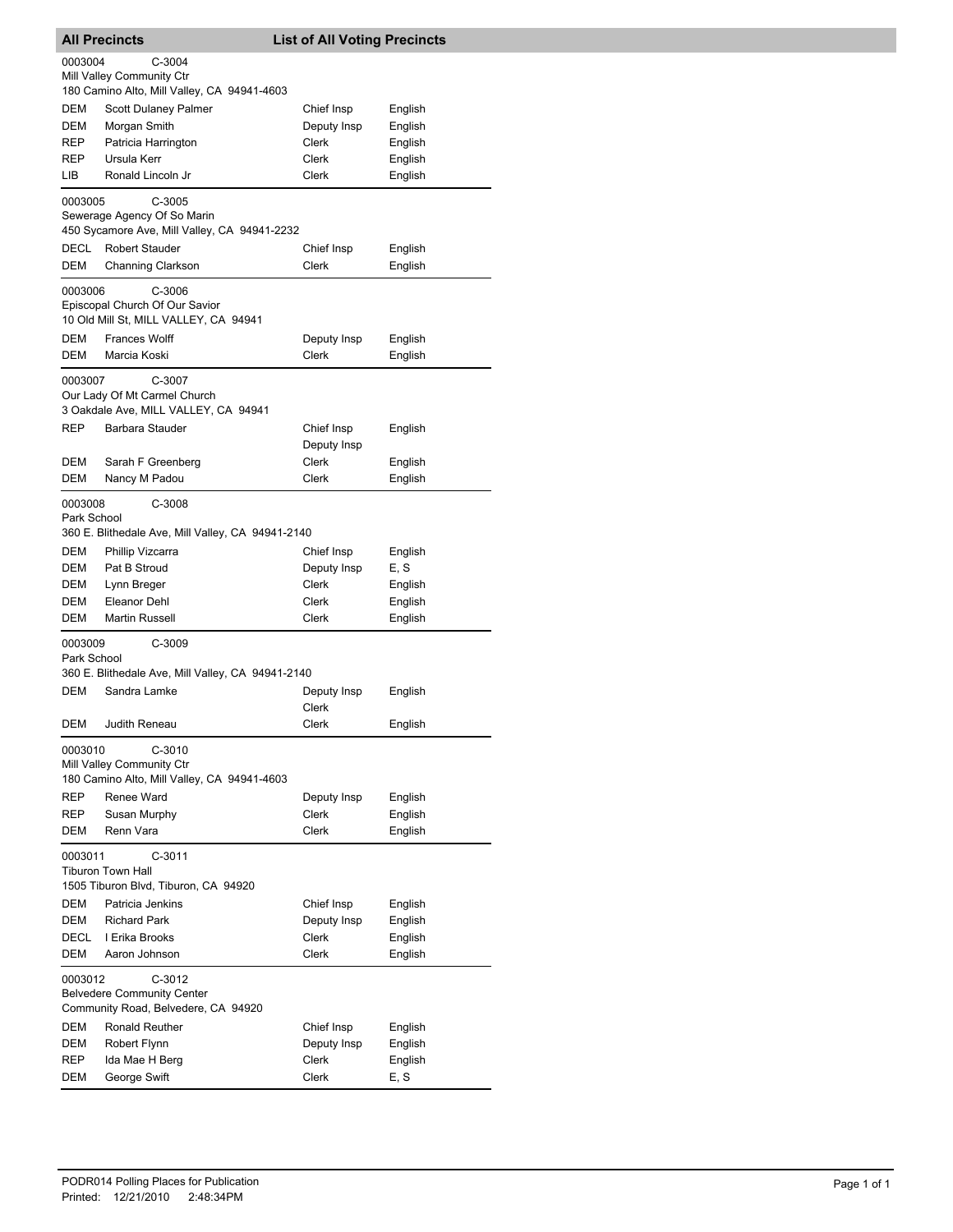| <b>All Precincts</b> |                                                                                          | <b>List of All Voting Precincts</b> |                    |
|----------------------|------------------------------------------------------------------------------------------|-------------------------------------|--------------------|
| 0003013              | $C-3013$                                                                                 |                                     |                    |
|                      | Tam Valley Community Ctr                                                                 |                                     |                    |
|                      | 203 Marin Ave, Mill Valley, CA 94941-4068                                                |                                     |                    |
| DEM                  | Maggi Nicholson                                                                          | Deputy Insp                         | English            |
| <b>REP</b><br>DEM    | Gail Cassee<br>Rose De Martini                                                           | Clerk<br>Clerk                      | E, S<br>English    |
| <b>DECL</b>          | Margaret Vafides                                                                         | Clerk                               | English            |
|                      |                                                                                          |                                     |                    |
| 0003014              | $C-3014$                                                                                 |                                     |                    |
|                      | Almonte Improvement Club<br>Almonte & Wisteria Way, Mill Valley, CA 94941-4138           |                                     |                    |
| <b>REP</b>           | Ernest Au Jr                                                                             | Deputy Insp                         | English            |
|                      | Katherine Diane Hunter                                                                   | Clerk                               | English            |
| DEM                  | <b>Billie Wallace</b>                                                                    | Clerk                               | English            |
|                      |                                                                                          |                                     |                    |
| 0003015              | $C-3015$<br><b>Tam Valley Community Ctr</b><br>203 Marin Ave, Mill Valley, CA 94941-4068 |                                     |                    |
| <b>REP</b>           | Nuri Sutter                                                                              | Deputy Insp                         | English            |
| <b>DEM</b>           | Margaret Eastman                                                                         | Clerk                               | English            |
| DEM                  | Ralph Johnson                                                                            | Clerk                               | English            |
|                      |                                                                                          |                                     |                    |
| 0003016              | $C-3016$<br>Almonte Improvement Club                                                     |                                     |                    |
|                      | Almonte & Wisteria Way, Mill Valley, CA 94941-4138                                       |                                     |                    |
|                      |                                                                                          | Deputy Insp                         |                    |
|                      |                                                                                          | Clerk                               |                    |
| DEM                  | Lillian Zahrt                                                                            | Clerk                               | English            |
| 0003017              | $C-3017$                                                                                 |                                     |                    |
|                      | Marguerita C. Johnson Senior Center                                                      |                                     |                    |
|                      | 640 Drake Ave, Marin City, CA 94965                                                      |                                     |                    |
| DEM                  | David Donenfeld                                                                          | Chief Insp                          | English            |
| DEM                  | <b>Mark Williams</b>                                                                     | Clerk                               | English            |
| 0003019              | $C-3019$                                                                                 |                                     |                    |
|                      | Marguerita C. Johnson Senior Center                                                      |                                     |                    |
|                      | 640 Drake Ave, Marin City, CA 94965                                                      |                                     |                    |
| DEM                  | Lawrence Becker<br>Ava Tate                                                              | Deputy Insp<br>Clerk                | English            |
| DEM<br>DEM           | Annie Wilson                                                                             | Clerk                               | English<br>English |
|                      |                                                                                          |                                     |                    |
| 0003020              | $C-3020$                                                                                 |                                     |                    |
|                      | <b>Strawberry Shores Office</b><br>111 Seminary Dr., MILL VALLEY, CA 94941               |                                     |                    |
| REP                  | David Porter Jones                                                                       | Deputy Insp                         | English            |
| DECL                 | Beverly Kern                                                                             | Clerk                               | English            |
| <b>DEM</b>           | <b>Elaine Neuwirth</b>                                                                   | Clerk                               | English            |
| 0003021              |                                                                                          |                                     |                    |
|                      | $C-3021$<br>So Marin Fire Protection Dist                                                |                                     |                    |
|                      | 308 Reed Blvd, MILL VALLEY, CA 94941                                                     |                                     |                    |
| DEM                  | Wilma Zepp                                                                               | Chief Insp                          | English            |
| <b>DEM</b>           | Ruth Adrain                                                                              | Deputy Insp                         | English            |
| 0003023              | $C-3023$                                                                                 |                                     |                    |
|                      | Shepherd Of Hills Lutheran Church                                                        |                                     |                    |
|                      | 9 Shepherd Way, TIBURON, CA 94920                                                        |                                     |                    |
| <b>REP</b>           | Geoffrey Jones                                                                           | Chief Insp                          | English            |
| DEM                  | Eleanor Bloch                                                                            | Deputy Insp                         | English            |
| REP                  | Florence Eder                                                                            | Clerk                               | English            |
| DEM                  | Marta Sanchez                                                                            | Clerk                               | English            |
| 0003104              | PCT 3104<br>Star Of Sea Catholic Church                                                  |                                     |                    |
|                      | 180 Harrison Ave, SAUSALITO, CA 94965                                                    |                                     |                    |
| DEM                  | Stan Walker                                                                              | Deputy Insp                         | English            |
| <b>REP</b>           | David Schieser                                                                           | Clerk                               | English            |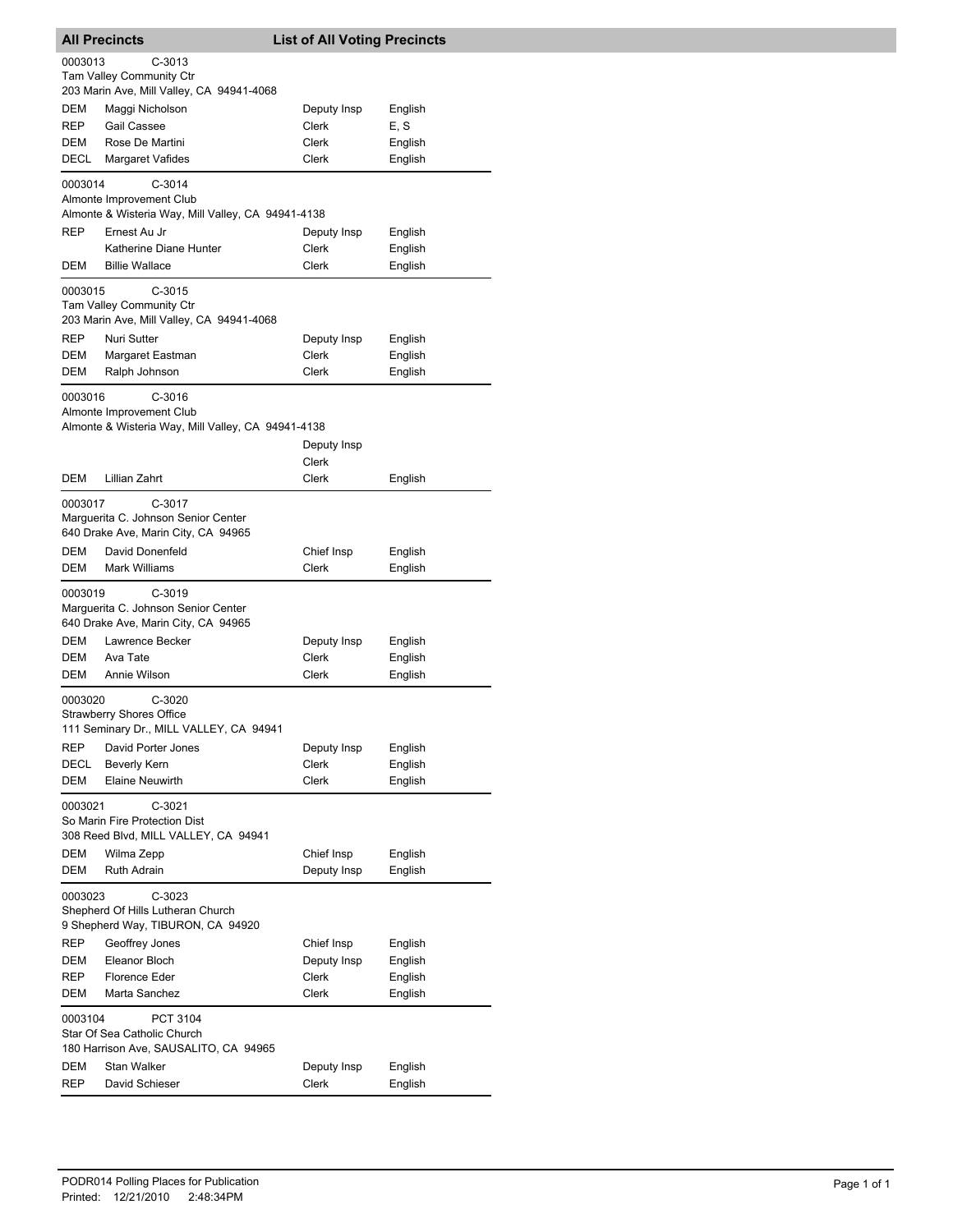| <b>All Precincts</b>   |                                                                 | <b>List of All Voting Precincts</b> |                    |
|------------------------|-----------------------------------------------------------------|-------------------------------------|--------------------|
| 0003105                | PCT 3105                                                        |                                     |                    |
|                        | Sausalito City Hall                                             |                                     |                    |
| DEM                    | 420 Litho Street, SAUSALITO, CA 94965<br><b>Steefenie Wicks</b> | Deputy Insp                         | English            |
| DEM                    | <b>Rita Kiesow</b>                                              | Clerk                               | English            |
| 0003204                | PCT 3204                                                        |                                     |                    |
|                        | Mill Valley City Hall                                           |                                     |                    |
|                        | 26 Corte Madera Ave, MILL VALLEY, CA 94941                      |                                     |                    |
| REP                    | Elinor Franchetti                                               | Chief Insp                          | English            |
| REP                    | <b>Bruno Franchetti</b>                                         | Deputy Insp                         | English            |
| DEM<br><b>DEM</b>      | Marsha Price<br><b>Brenda Smith</b>                             | Clerk<br>Clerk                      | English<br>English |
|                        |                                                                 |                                     |                    |
| 0003207                | PCT 3207<br>Our Lady Of Mt Carmel Church                        |                                     |                    |
|                        | 3 Oakdale Ave, MILL VALLEY, CA 94941                            |                                     |                    |
| <b>DEM</b>             | Zoe Borkowski                                                   | Deputy Insp                         | English            |
| DEM                    | Mary Pavlisin                                                   | Clerk                               | English            |
| AIP                    | Scott Watterworth                                               | Clerk                               | English            |
| 0003216                | PCT 3216                                                        |                                     |                    |
| The Redwoods           |                                                                 |                                     |                    |
| DEM                    | 40 Camino Alto, MILL VALLEY, CA 94941<br>Elizabeth Moody        | Chief Insp                          | English            |
| DEM                    | Mary Ann Rozen                                                  | Deputy Insp                         | English            |
| DEM                    | Gloria Jones                                                    | Clerk                               | English            |
| DEM                    | Genevieve Sorensen                                              | Clerk                               | English            |
| 0003301                | PCT 3301                                                        |                                     |                    |
|                        | Shepherd Of Hills Lutheran Church                               |                                     |                    |
|                        | 9 Shepherd Way, TIBURON, CA 94920                               |                                     |                    |
| DEM                    | Marcelle Scholl                                                 | Deputy Insp                         | English            |
| DECL                   | Janica Anderson                                                 | Clerk<br>Clerk                      | English            |
| DEM                    | Jon Snyder                                                      |                                     | English            |
| 0003302                | PCT 3302                                                        |                                     |                    |
| Del Mar School         | 105 Avenida Miraflores, Tiburon, CA 94920                       |                                     |                    |
| REP                    | <b>William Teiser</b>                                           | Chief Insp                          | English            |
| DECL                   | Gerald Caprio                                                   | Deputy Insp                         | English            |
| DEM                    | Barbara Galyen                                                  | Clerk                               | English            |
| DEM                    | Jane Van Blaricom                                               | Clerk                               | English            |
| 0003303                | PCT 3303                                                        |                                     |                    |
|                        | <b>Tiburon Baptist Church</b>                                   |                                     |                    |
|                        | 445 Greenwood Beach Rd, TIBURON, CA 94920                       |                                     |                    |
| DEM<br>DECL            | Susan Schmidt<br>Helen Lindqvist                                | Chief Insp<br>Deputy Insp           | English<br>English |
| DEM                    | Keith Norris                                                    | Clerk                               | English            |
| <b>DEM</b>             | Ricka Young                                                     | Clerk                               | English            |
| 0003304                | PCT 3304                                                        |                                     |                    |
|                        | <b>Tiburon Town Hall</b>                                        |                                     |                    |
|                        | 1505 Tiburon Blvd, Tiburon, CA 94920                            |                                     |                    |
| REP                    | Janet O Neill                                                   | Deputy Insp                         | English            |
| DECL                   | Elizabeth De Tomasi                                             | Clerk                               | English            |
| 0003307                | PCT 3307                                                        |                                     |                    |
| <b>Bel Aire School</b> | 277 Karen Way, TIBURON, CA 94920                                |                                     |                    |
| REP                    | Roy Benvenuti                                                   | Chief Insp                          | English            |
| REP                    | Sue Benvenuti                                                   | Deputy Insp                         | English            |
| DECL                   | Marcia Felton                                                   | Clerk                               | English            |
| DEM                    | Lois Karpenko                                                   | Clerk                               | English            |
| 0003704                | <b>PCT 3704</b>                                                 |                                     |                    |
|                        | <b>Tiburon Baptist Church</b>                                   |                                     |                    |
|                        | 445 Greenwood Beach Rd, TIBURON, CA 94920                       |                                     |                    |
| DEM                    | <b>Traute Eckersdorff</b>                                       | Clerk                               | English            |
| DEM                    | Susan Lincoln                                                   | Clerk                               | English            |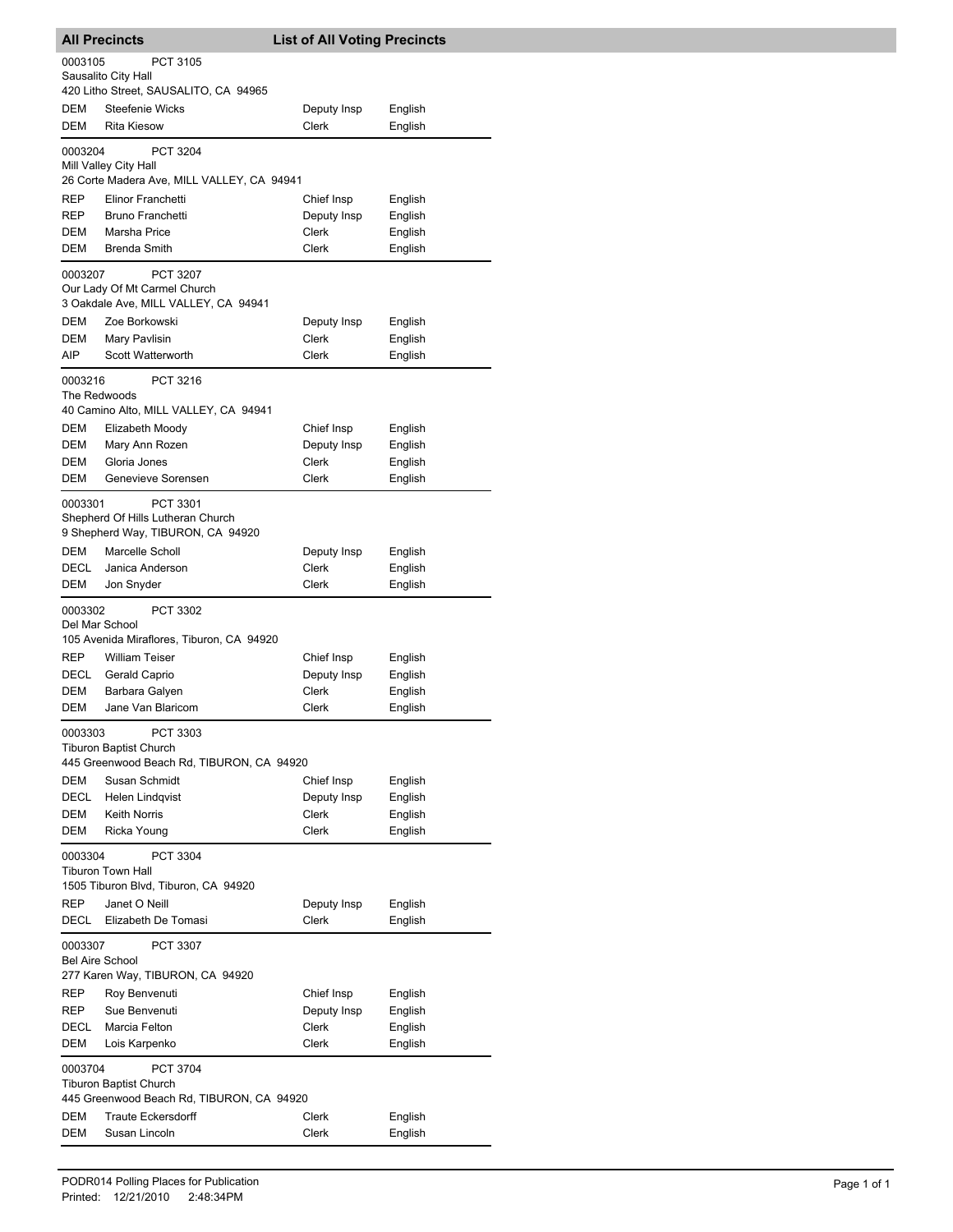| <b>All Precincts</b> |                                                                                                 | <b>List of All Voting Precincts</b> |                    |  |  |
|----------------------|-------------------------------------------------------------------------------------------------|-------------------------------------|--------------------|--|--|
| 0003705              | <b>PCT 3705</b><br>Marin Amateur Radio Club<br>27 Shell Rd, MILL VALLEY, CA 94941               |                                     |                    |  |  |
| DEM                  | August Rath                                                                                     | Chief Insp                          | English            |  |  |
| <b>REP</b>           | <b>Thorvald Jensen</b>                                                                          | Deputy Insp                         | English            |  |  |
| DEM                  | Maureen O Connor                                                                                | Clerk                               | English            |  |  |
| <b>REP</b>           | Kenneth Parker                                                                                  | Clerk                               | English            |  |  |
| 0004002              | C-4002<br>Pt. Reyes Fire Station                                                                |                                     |                    |  |  |
|                      | 4th & B St, Point Reyes, CA 94956                                                               |                                     |                    |  |  |
| DEM                  | Joan Haley                                                                                      | Chief Insp                          | English            |  |  |
| DEM                  | Jess Santana                                                                                    | Deputy Insp                         | English            |  |  |
| DEM                  | Cindy Knabe                                                                                     | Clerk                               | English            |  |  |
| DEM                  | Myrna Ralston                                                                                   | Clerk                               | English            |  |  |
| 0004003              | C-4003<br><b>Tomales Regional History Center</b><br>26701 State Route 1, Tomales, CA 94971-0262 |                                     |                    |  |  |
| REP                  | Lois Parks                                                                                      | Chief Insp                          | English            |  |  |
| REP                  | Anna Jensen                                                                                     | Deputy Insp                         | English            |  |  |
| DEM                  | Maxine Boitano                                                                                  | Clerk                               | English            |  |  |
| REP                  | Barbara Taddei                                                                                  | Clerk                               | English            |  |  |
| 0004005              | C-4005<br><b>Inverness Fire House</b><br>50 Inverness Way, INVERNESS, CA 94937                  |                                     |                    |  |  |
| GRN                  | Katherine Anderson                                                                              | Chief Insp                          | English            |  |  |
| DEM                  | Juliet Aron                                                                                     | Clerk                               | Spanish            |  |  |
| DEM                  | Neoma Joan Stumpf                                                                               | Clerk                               | English            |  |  |
| 0004007              | C-4007<br><b>Farley Residence</b><br>131 Old Rancheria Rd, Nicasio, CA 94946                    |                                     |                    |  |  |
| DEM                  | Grace Farley                                                                                    | Chief Insp                          | English            |  |  |
| REP                  | Mary Lafranchi                                                                                  | Deputy Insp                         | English            |  |  |
| DEM                  | Heloise Tomasini                                                                                | Clerk                               | English            |  |  |
| 0004011              | $C-4011$<br>Wild Horse Valley Clubhouse<br>110 Wild Horse Valley Dr, NOVATO, CA 94947           |                                     |                    |  |  |
| DEM                  | Joyce Currell                                                                                   | Deputy Insp                         | English            |  |  |
| DEM                  | James Lamb                                                                                      | Clerk                               | English            |  |  |
| 0004013              | C-4013<br>Homestead Valley Community Ctr<br>315 Montford Ave, MILL VALLEY, CA 94941             |                                     |                    |  |  |
| DEM                  | Pamela Skrinski                                                                                 | Chief Insp                          | English            |  |  |
| REP                  | <b>Edward Fuchs</b>                                                                             | Deputy Insp                         | English            |  |  |
| DEM                  | <b>Matthew Davis</b>                                                                            | Clerk                               | English            |  |  |
| REP<br>0004014       | Mary Powell<br>$C-4014$<br>Muir Beach Community Center                                          | Clerk                               | English            |  |  |
|                      | 19 Seacape Dr, Muir Beach, CA 94965                                                             |                                     |                    |  |  |
| DEM<br><b>DEM</b>    | Nancy Knox<br>Kathryn Sward                                                                     | Chief Insp<br>Deputy Insp           | English<br>English |  |  |
| REP                  | <b>Gail Quentz</b>                                                                              | Clerk                               | English            |  |  |
| REP                  | Arlene Robertson                                                                                | Clerk                               | English            |  |  |
|                      | 0004016<br>$C-4016$<br><b>Stinson Beach Community Center</b>                                    |                                     |                    |  |  |
| DEM                  | 30 Belvedere, STINSON BEACH, CA 94970<br>Cynthia Ann Rodriguez                                  | Chief Insp                          | English            |  |  |
| DEM                  | <b>Frank Wells</b>                                                                              | Chief Insp                          | English            |  |  |
| DEM                  | Robin Grean                                                                                     | Clerk                               | English            |  |  |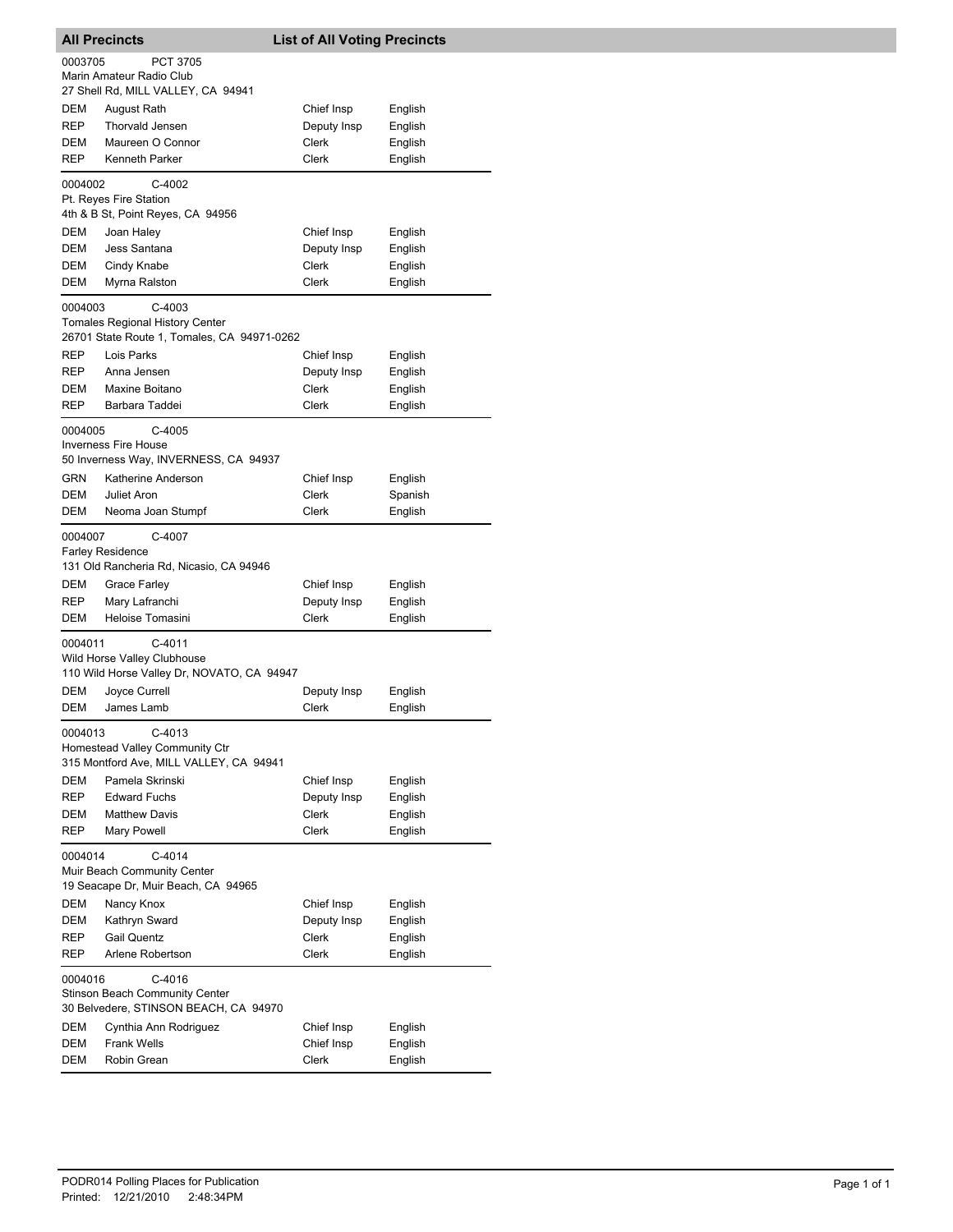|                                                                                      | <b>All Precincts</b><br><b>List of All Voting Precincts</b>                                            |                      |                    |
|--------------------------------------------------------------------------------------|--------------------------------------------------------------------------------------------------------|----------------------|--------------------|
| 0004018                                                                              | C-4018<br><b>Bolinas Community Center</b><br>Wharf Rd, Bolinas, CA 94924                               |                      |                    |
| DEM                                                                                  | <b>Jack Mc Clellan</b>                                                                                 | Chief Insp           | English            |
| DEM                                                                                  | Kathryn Hadley                                                                                         | Deputy Insp          | English            |
| DEM                                                                                  | Betsyann Gallagher                                                                                     | Clerk                | English            |
| DEM                                                                                  | Stacey Henderson                                                                                       | Clerk                | English            |
| DEM                                                                                  | Jennifer Pfeiffer                                                                                      | Clerk                | English            |
| 0004019                                                                              | $C-4019$<br>San Geronimo Valley Community Center<br>Sir Francis Drake Blvd, San Geronimo, CA 94963     |                      |                    |
| DECL                                                                                 | David O Connor                                                                                         | Chief Insp           | English            |
| DEM                                                                                  | Deborah Seymour                                                                                        | Deputy Insp          | English            |
| DEM                                                                                  | <b>Molly Lewis</b>                                                                                     | Clerk                | E, S               |
| 0004020                                                                              | $C-4020$<br>Woodacre Improvement Club<br>1 Garden Way, WOODACRE, CA 94973                              |                      |                    |
|                                                                                      | Krispin Sullivan                                                                                       | Chief Insp           | English            |
| DEM                                                                                  | Sherrie Grossi                                                                                         | Deputy Insp          | English            |
|                                                                                      | Jack Freckmann                                                                                         | Clerk                | English            |
| DEM                                                                                  | Kathryn Ospital                                                                                        | <b>Clerk</b>         | English            |
| 0004023<br>Sinaloa School                                                            | C-4023<br>2045 Vineyard Rd, Novato, CA 94947-3810                                                      |                      |                    |
| REP                                                                                  | <b>Bruce Stahley</b>                                                                                   | Chief Insp           | English            |
| REP                                                                                  | <b>Robert Moser</b>                                                                                    | Deputy Insp          | English            |
| DEM                                                                                  | Thomas Brady                                                                                           | Clerk                | English            |
| 0004024<br>LІВ                                                                       | $C-4024$<br>Corte Madera Recreation Center<br>Tamalpais Dr, Corte Madera, CA 94925-1561<br>Henry Black | Chief Insp           | E, S               |
| DEM                                                                                  | <b>Sharon Mincheff</b>                                                                                 | Deputy Insp          | English            |
| DEM                                                                                  | Nancy Davis                                                                                            | Clerk                | English            |
| 0004025                                                                              | $C-4025$<br>Corte Madera Recreation Center<br>Tamalpais Dr, Corte Madera, CA 94925-1561                |                      |                    |
| DEM                                                                                  | <b>Sterling Rainey</b>                                                                                 | Deputy Insp          | English            |
| DEM                                                                                  | James Anderson IV                                                                                      | Clerk                | English            |
| DEM                                                                                  | Joseph Cohen                                                                                           | Clerk                | English            |
| 0004026                                                                              | C-4026<br>Aegis Of Corte Madera<br>5555 Paradise Dr, Corte Madera, CA 94925-1800                       |                      |                    |
| DEM                                                                                  | Linda Agapekian                                                                                        | Deputy Insp          | E, S               |
| DEM                                                                                  | Anna Fitch                                                                                             | Clerk                | English            |
| DEM                                                                                  | Ann Lunder                                                                                             | Clerk                | English            |
| DEM                                                                                  | Lynn Vanda                                                                                             | Clerk                | English            |
| 0004302<br>PCT 4302<br>Alpine Lodge<br>730 Panoramic Hwy, Mill Valley, CA 94941-1707 |                                                                                                        |                      |                    |
| DEM                                                                                  | Elizabeth Bikle                                                                                        | Deputy Insp          | English            |
| DEM                                                                                  | <b>Christine Bikle</b>                                                                                 | Clerk                | English            |
| DEM                                                                                  | Hathaway Watson III                                                                                    | Clerk                | English            |
| 0004501                                                                              | <b>PCT 4501</b><br><b>Pleasant Valley School</b><br>755 Sutro Ave, Novato, CA 94947                    |                      |                    |
|                                                                                      |                                                                                                        |                      |                    |
| DEM<br>DEM                                                                           | Frank Slater Jr<br>John Irvine                                                                         | Chief Insp           | E, S               |
| DEM                                                                                  | Sandra Bailey                                                                                          | Deputy Insp<br>Clerk | English<br>English |
| DEM                                                                                  | <b>Paul Shermantine</b>                                                                                | Clerk                | English            |
|                                                                                      |                                                                                                        |                      |                    |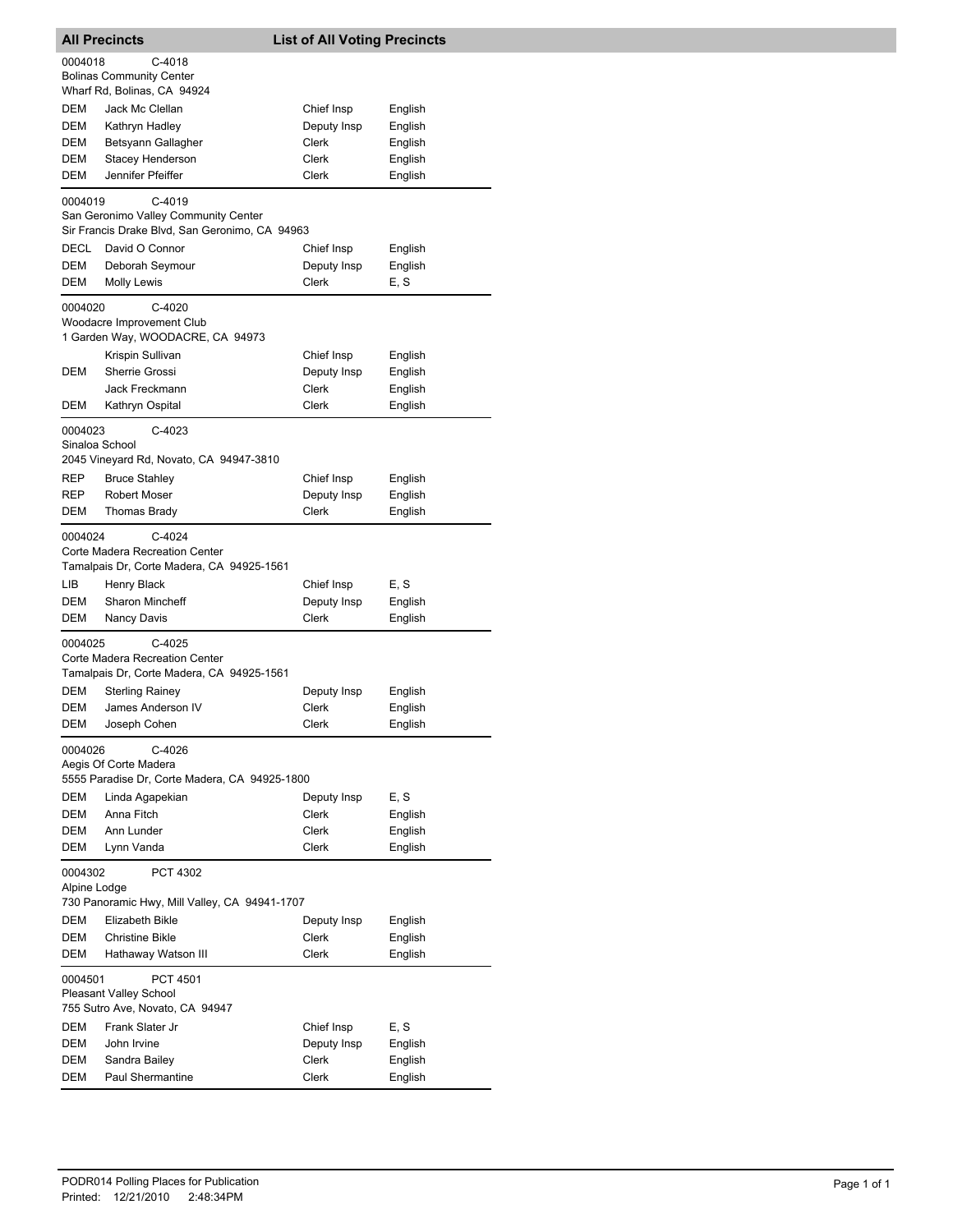| <b>All Precincts</b>                                                 |                                                                        | <b>List of All Voting Precincts</b> |                    |  |  |
|----------------------------------------------------------------------|------------------------------------------------------------------------|-------------------------------------|--------------------|--|--|
| 0004503                                                              | <b>PCT 4503</b>                                                        |                                     |                    |  |  |
|                                                                      | Presbyterian Church Of Novato<br>710 Wilson Ave, Novato, CA 94947      |                                     |                    |  |  |
| <b>REP</b>                                                           | Alan Burton                                                            | Deputy Insp                         | E, S               |  |  |
| <b>REP</b>                                                           | Stephany Burton                                                        | Clerk                               | English            |  |  |
| DEM                                                                  | Connie Fischer                                                         | Clerk                               | English            |  |  |
| 0004600                                                              | <b>PCT 4600</b>                                                        |                                     |                    |  |  |
|                                                                      | <b>Pickleweed Community Center</b>                                     |                                     |                    |  |  |
|                                                                      | 50 Canal St, SAN RAFAEL, CA 94901                                      |                                     |                    |  |  |
| DEM<br>DEM                                                           | John G Ortega<br>Susan Severin                                         | Chief Insp                          | E, S<br>E, S       |  |  |
| DEM                                                                  | Man Phan                                                               | Deputy Insp<br>Clerk                | E, V               |  |  |
| DECL                                                                 | Barbara Ann Smith-Cortrel                                              | <b>Clerk</b>                        | English            |  |  |
| 0004601                                                              | <b>PCT 4601</b>                                                        |                                     |                    |  |  |
|                                                                      | <b>Pickleweed Community Center</b>                                     |                                     |                    |  |  |
|                                                                      | 50 Canal St, SAN RAFAEL, CA 94901                                      |                                     |                    |  |  |
|                                                                      | Sue Severin                                                            | Deputy Insp                         |                    |  |  |
| DECL                                                                 | <b>Clark Christensen</b>                                               | Clerk<br>Clerk                      | English            |  |  |
| DECL                                                                 | <b>Peter Haurus</b>                                                    |                                     | E, S               |  |  |
| 0004707                                                              | <b>PCT 4707</b>                                                        |                                     |                    |  |  |
|                                                                      | Aegis Of Corte Madera<br>5555 Paradise Dr, Corte Madera, CA 94925-1800 |                                     |                    |  |  |
| DEM                                                                  | Beverly Cupp                                                           | Clerk                               | English            |  |  |
| DEM                                                                  | Celeste Di Genova                                                      | Clerk                               | English            |  |  |
| 0004806                                                              | <b>PCT 4806</b>                                                        |                                     |                    |  |  |
|                                                                      | Larkspur Courts Condominiums                                           |                                     |                    |  |  |
|                                                                      | 100 Old Quarry Road, Larkspur, CA 94939-2201                           |                                     |                    |  |  |
| <b>REP</b>                                                           | <b>Robert Gonzalez</b>                                                 | Chief Insp                          | English            |  |  |
| <b>REP</b>                                                           | <b>Robert Gonzalez</b><br>Nelsona Smith                                | Deputy Insp<br>Clerk                | English<br>English |  |  |
|                                                                      |                                                                        |                                     |                    |  |  |
| 0005002                                                              | $C-5002$<br><b>Bahia Clubhouse</b>                                     |                                     |                    |  |  |
|                                                                      | 3008 Topaz Drive, Novato, CA 94945-1547                                |                                     |                    |  |  |
| <b>REP</b>                                                           | <b>Richard Michalik</b>                                                | Chief Insp                          | English            |  |  |
| DEM                                                                  | Monique Saul-Egli                                                      | Deputy Insp                         | E, S               |  |  |
|                                                                      |                                                                        | Clerk                               |                    |  |  |
| REP                                                                  | Kay Michalik                                                           | Clerk                               | English            |  |  |
| 0005003                                                              | $C-5003$                                                               |                                     |                    |  |  |
|                                                                      | Novato Community House<br>Machin Ave, Novato, CA 94945-3233            |                                     |                    |  |  |
| <b>REP</b>                                                           | James Deering                                                          | Chief Insp                          | English            |  |  |
| <b>DECL</b>                                                          | Kathleen Kinsella                                                      | Deputy Insp                         | English            |  |  |
| <b>DEM</b>                                                           | Louis Adelmo Martinez                                                  | <b>Clerk</b>                        | English            |  |  |
| 0005004                                                              | $C-5004$                                                               |                                     |                    |  |  |
|                                                                      | Novato Library                                                         |                                     |                    |  |  |
|                                                                      | 1720 Novato Blvd, Novato, CA 94947-3049                                |                                     |                    |  |  |
| DECL<br><b>REP</b>                                                   | Fred Fogh<br>Victor Aguila                                             | Chief Insp<br>Deputy Insp           | English<br>E, S    |  |  |
|                                                                      |                                                                        |                                     |                    |  |  |
| 0005005                                                              | $C-5005$<br>Novato School District Offices                             |                                     |                    |  |  |
|                                                                      | 1015 Seventh St, Novato, CA 94945-2228                                 |                                     |                    |  |  |
| DEM                                                                  | Linda Goheen                                                           | Chief Insp                          | English            |  |  |
| <b>DEM</b>                                                           | <b>Bruce Cochran</b>                                                   | Deputy Insp                         | English            |  |  |
| DEM                                                                  | <b>Beatrice Cooper</b>                                                 | Clerk                               | English            |  |  |
| <b>REP</b>                                                           | <b>Stanford Warner</b>                                                 | <b>Clerk</b>                        | English            |  |  |
| 0005006                                                              | C-5006                                                                 |                                     |                    |  |  |
| Atria Tamalpais Senior Living<br>853 Tamalpais Ave, NOVATO, CA 94947 |                                                                        |                                     |                    |  |  |
| DECL                                                                 | Margaret Stein                                                         | Deputy Insp                         | English            |  |  |
| <b>REP</b>                                                           | Frank Rinaldi                                                          | Clerk                               | English            |  |  |
| DEM                                                                  | <b>Dolores Spratling</b>                                               | Clerk                               | English            |  |  |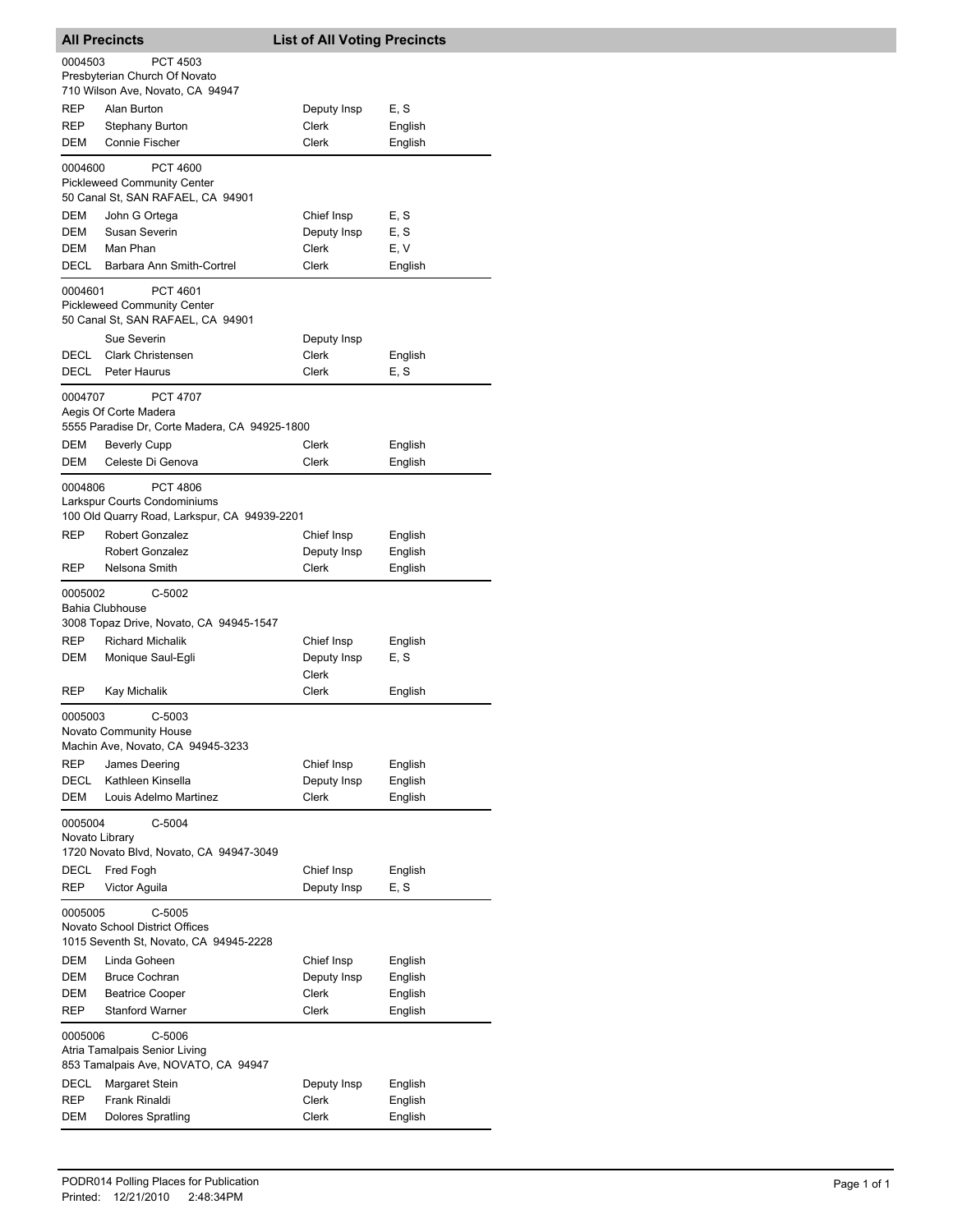| <b>All Precincts</b>               |                                                                                 | <b>List of All Voting Precincts</b> |                    |  |  |  |
|------------------------------------|---------------------------------------------------------------------------------|-------------------------------------|--------------------|--|--|--|
| 0005007<br>C-5007                  |                                                                                 |                                     |                    |  |  |  |
|                                    | Hill Community Room                                                             |                                     |                    |  |  |  |
|                                    | 1560 Hill Road, Novato, CA 94947-4002                                           |                                     |                    |  |  |  |
| REP                                | Harvey Perryman                                                                 | Chief Insp                          | English            |  |  |  |
| REP                                | Gloria Perryman                                                                 | Deputy Insp                         | English            |  |  |  |
| GRN<br>DEM                         | Doris Norstebon<br><b>Rose Stewart</b>                                          | Clerk<br>Clerk                      | English            |  |  |  |
|                                    |                                                                                 |                                     | English            |  |  |  |
| 0005008                            | C-5008                                                                          |                                     |                    |  |  |  |
|                                    | Lu Sutton School<br>1800 Center Rd, NOVATO, CA 94947                            |                                     |                    |  |  |  |
| REP                                | Margaret Keith                                                                  | Deputy Insp                         | English            |  |  |  |
| DEM                                | Rita Freeman                                                                    | Clerk                               | English            |  |  |  |
| REP                                | Toni Seymour                                                                    | Clerk                               | English            |  |  |  |
| 0005009                            | $C-5009$                                                                        |                                     |                    |  |  |  |
|                                    | Novato Human Needs Center                                                       |                                     |                    |  |  |  |
|                                    | 1907 Novato Blvd, NOVATO, CA 94947                                              |                                     |                    |  |  |  |
| DEM                                | Shirley Skeen                                                                   | Clerk                               | English            |  |  |  |
| 0005010                            | $C-5010$                                                                        |                                     |                    |  |  |  |
|                                    | All Saints Lutheran Church                                                      |                                     |                    |  |  |  |
|                                    | 2 San Marin Dr, Novato, CA 94945-1118                                           |                                     |                    |  |  |  |
| DEM                                | Frances Thorsson                                                                | Chief Insp                          | English            |  |  |  |
| REP                                | Margaret Mueller                                                                | Deputy Insp                         | English            |  |  |  |
| REP                                | Roberta Diefendorf                                                              | Clerk                               | English            |  |  |  |
| DEM                                | Christine Mahaffy                                                               | Clerk                               | English            |  |  |  |
| 0005012                            | $C-5012$                                                                        |                                     |                    |  |  |  |
|                                    | Marin Valley Mobile Country Club                                                |                                     |                    |  |  |  |
|                                    | 100 Marin Valley Dr, NOVATO, CA 94949                                           |                                     |                    |  |  |  |
| REP                                | Thomas Brawley                                                                  | Chief Insp                          | English            |  |  |  |
| DEM<br>DEM                         | Barbara Kimberling<br>Rikki Baum                                                | Deputy Insp<br>Clerk                | English            |  |  |  |
| DEM                                | Lee Callister                                                                   | Clerk                               | English<br>English |  |  |  |
|                                    |                                                                                 |                                     |                    |  |  |  |
| 0005013                            | C-5013                                                                          |                                     |                    |  |  |  |
|                                    | Lynwood School<br>1320 Lynwood Dr, Novato, CA 94947-4629                        |                                     |                    |  |  |  |
| REP                                | Marguerite Neumann                                                              | Chief Insp                          | English            |  |  |  |
| DECL                               | James Clinton Waltermire                                                        | Deputy Insp                         | English            |  |  |  |
| DEM                                | <b>Elise Fincher</b>                                                            | Clerk                               | English            |  |  |  |
| DEM                                | Nancy Takahashi                                                                 | Clerk                               | English            |  |  |  |
| DEM                                | Joyce Tarlton                                                                   | Clerk                               | English            |  |  |  |
| 0005014                            | $C-5014$                                                                        |                                     |                    |  |  |  |
|                                    | San Jose Middle School                                                          |                                     |                    |  |  |  |
|                                    | 1000 Sunset Pkwy, Novato, CA 94949                                              |                                     |                    |  |  |  |
| REP                                | James Dougan                                                                    | Chief Insp                          | English            |  |  |  |
| DEM                                | Alana Dubost                                                                    | Deputy Insp                         | English            |  |  |  |
| DEM                                | Lugretta Staten                                                                 | Clerk                               | English            |  |  |  |
| REP                                | <b>Elfriede Werth</b>                                                           | Clerk                               | E, S               |  |  |  |
| 0005015                            | $C-5015$                                                                        |                                     |                    |  |  |  |
|                                    | No Marin Water District Ofc                                                     |                                     |                    |  |  |  |
|                                    | Redwood Hwy & Rush Creek PI, Novato, CA 94945-2426                              |                                     |                    |  |  |  |
| DEM                                | Lee Pogetto                                                                     | Deputy Insp                         | English            |  |  |  |
| DEM                                | <b>Alfred Cordeiro</b>                                                          | Clerk                               | English            |  |  |  |
| 0005018                            | $C-5018$<br>Los Robles Mobile Home Park<br>100 Roblar Dr, Novato, CA 94949-6133 |                                     |                    |  |  |  |
| REP                                | Iva Conrad                                                                      | Deputy Insp                         | English            |  |  |  |
|                                    |                                                                                 | Clerk                               |                    |  |  |  |
| REP                                | Dorothy Mc Nutt                                                                 | Clerk                               | English            |  |  |  |
| 0005019                            | C-5019<br><b>Hamilton Arts Center</b>                                           |                                     |                    |  |  |  |
| 500 Palm Dr, Novato, CA 94949-5004 |                                                                                 |                                     |                    |  |  |  |
| REP                                | Donald Violin                                                                   | Chief Insp                          | English            |  |  |  |
| DEM                                | <b>Betts Disney</b>                                                             | Deputy Insp                         | English            |  |  |  |
| DEM                                | Adele Szostak                                                                   | Clerk                               | English            |  |  |  |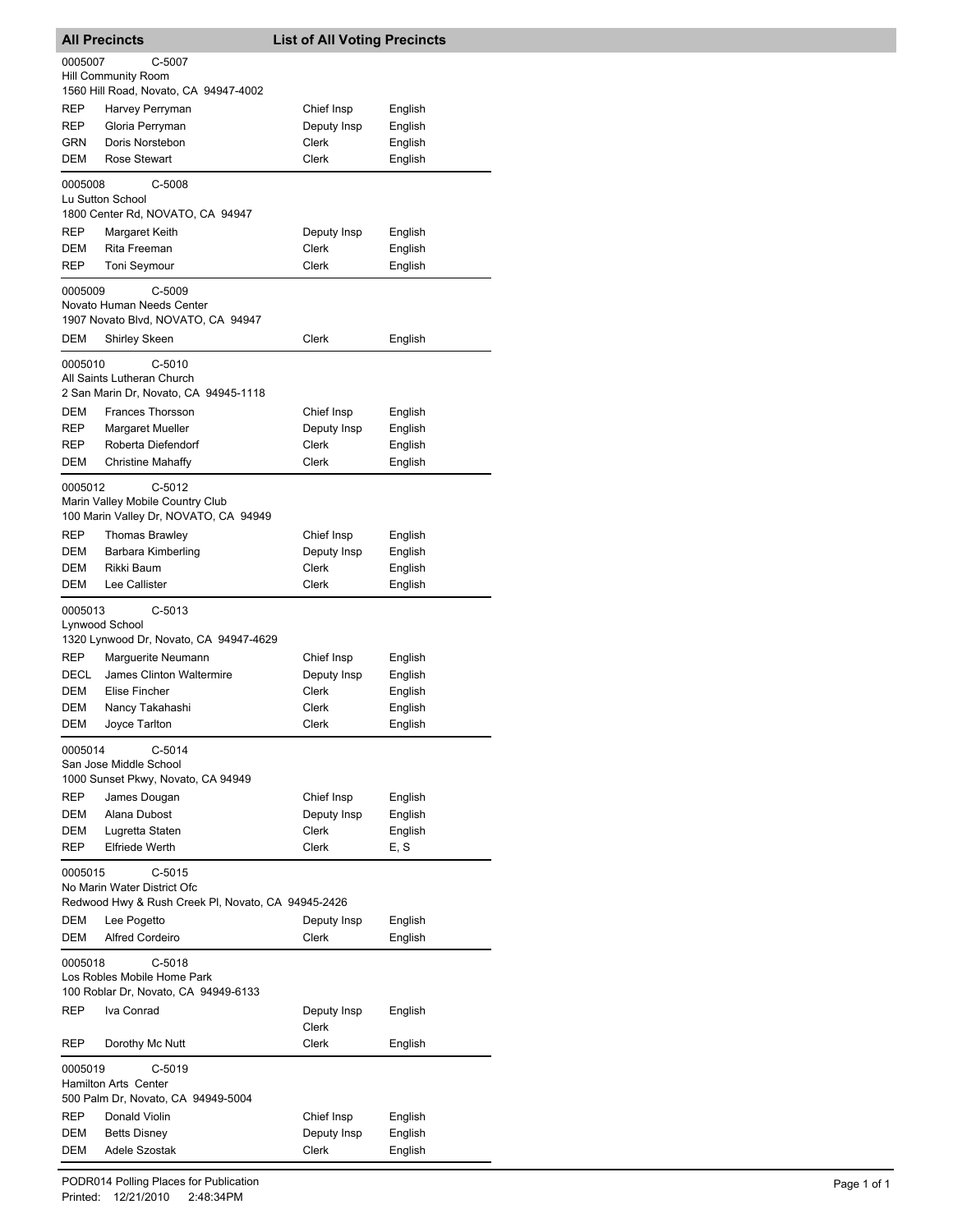| <b>All Precincts</b>                                                                                  |                                                                                            | <b>List of All Voting Precincts</b> |                    |  |  |
|-------------------------------------------------------------------------------------------------------|--------------------------------------------------------------------------------------------|-------------------------------------|--------------------|--|--|
| 0005020<br>$C-5020$<br>Presbyterian Church Of Novato                                                  |                                                                                            |                                     |                    |  |  |
|                                                                                                       | 710 Wilson Ave, Novato, CA 94947                                                           |                                     |                    |  |  |
| <b>REP</b>                                                                                            | Ewald Friedemann                                                                           | Chief Insp                          | English            |  |  |
| REP                                                                                                   | Katherine Friedemann                                                                       | Deputy Insp                         | English            |  |  |
| DEM                                                                                                   | Lauren Boyd                                                                                | Clerk                               | English            |  |  |
| 0005022                                                                                               | C-5022<br><b>Bel Marin Community Center</b>                                                |                                     |                    |  |  |
|                                                                                                       | 4 Montego Key, Novato, CA 94949-5301                                                       |                                     |                    |  |  |
| DEM                                                                                                   | James Hollingshead                                                                         | Chief Insp<br>Deputy Insp           | English            |  |  |
| DEM                                                                                                   | Shirley Etemadfar                                                                          | Clerk                               | English            |  |  |
| DEM<br>REP                                                                                            | Robert Levin<br>Rosie Sarkissian                                                           | Clerk<br>Clerk                      | English<br>English |  |  |
|                                                                                                       |                                                                                            |                                     |                    |  |  |
| 0005023                                                                                               | $C-5023$<br>Novato Fire Station #2<br>450 Atherton Ave-corner Olive, Novato, CA 94945-3461 |                                     |                    |  |  |
| REP                                                                                                   | Dorothy H Fountain                                                                         | Chief Insp                          | English            |  |  |
| DEM                                                                                                   | Carlota Cloney                                                                             | Deputy Insp                         | English            |  |  |
| REP                                                                                                   | Alton Fountain                                                                             | Clerk                               | English            |  |  |
| REP                                                                                                   | Sallee Kiilerich                                                                           | Clerk                               | English            |  |  |
| $C-5024$<br>0005024<br>Novato Fire Station #2<br>450 Atherton Ave-corner Olive, Novato, CA 94945-3461 |                                                                                            |                                     |                    |  |  |
| DECL                                                                                                  | Nancy Jones                                                                                | Deputy Insp                         | English            |  |  |
| DEM                                                                                                   | Nancy Caramagno                                                                            | Clerk                               | English            |  |  |
| DEM                                                                                                   | Gerald Skolnik                                                                             | Clerk                               | English            |  |  |
| 0005103<br>Olive School                                                                               | PCT 5103                                                                                   |                                     |                    |  |  |
|                                                                                                       | 629 Plum St-park Lot Off Olive, NOVATO, CA 94945                                           |                                     |                    |  |  |
| REP                                                                                                   | Melania Barry                                                                              | Chief Insp                          | English            |  |  |
| DEM                                                                                                   | Brenda Gates-Monasch                                                                       | Deputy Insp                         | English            |  |  |
| REP                                                                                                   | Thea Schilling                                                                             | Clerk                               | English            |  |  |
| <b>REP</b>                                                                                            | Diane Schneeweis                                                                           | Clerk                               | English            |  |  |
| 0005209                                                                                               | <b>PCT 5209</b><br>Seventh Day Adventist Church<br>495 San Marin Dr, Novato, CA 94945-1335 |                                     |                    |  |  |
| <b>DEM</b>                                                                                            | <b>Archie Patton</b>                                                                       | Chief Insp                          | English            |  |  |
|                                                                                                       | DEM Lu Howe                                                                                | Clerk                               | English            |  |  |
| DEM                                                                                                   | Florence Oefinger                                                                          | Clerk                               | English            |  |  |
| PCT 5211<br>0005211<br>United Methodist Church<br>1473 South Novato Blvd, NOVATO, CA 94947            |                                                                                            |                                     |                    |  |  |
| <b>GRN</b>                                                                                            | Donald Beck                                                                                | Chief Insp                          | English            |  |  |
| DEM                                                                                                   | Jeffrey Zankel                                                                             | Deputy Insp                         | English            |  |  |
| REP                                                                                                   | <b>Frederick Robertson</b>                                                                 | Clerk                               | English            |  |  |
| DEM                                                                                                   | Pamela Torres                                                                              | Clerk                               | English            |  |  |
| 0005214                                                                                               | <b>PCT 5214</b><br>United Methodist Church                                                 |                                     |                    |  |  |
|                                                                                                       | 1473 South Novato Blvd, NOVATO, CA 94947                                                   |                                     |                    |  |  |
|                                                                                                       |                                                                                            | Deputy Insp                         |                    |  |  |
| REP                                                                                                   | Margaret Binggeli                                                                          | Clerk                               | English            |  |  |
| REP                                                                                                   | Karen Illich                                                                               | Clerk                               | English            |  |  |
| 0005215<br><b>PCT 5215</b><br>Ignacio Hills Apartments<br>431 Ignacio Blvd, Novato, CA 94949          |                                                                                            |                                     |                    |  |  |
| REP                                                                                                   | Frances Kenny                                                                              | Chief Insp                          | English            |  |  |
| REP<br>REP                                                                                            | Ruth Jankowski<br>Myra Willett                                                             | Deputy Insp<br>Clerk                | English<br>English |  |  |
|                                                                                                       |                                                                                            |                                     |                    |  |  |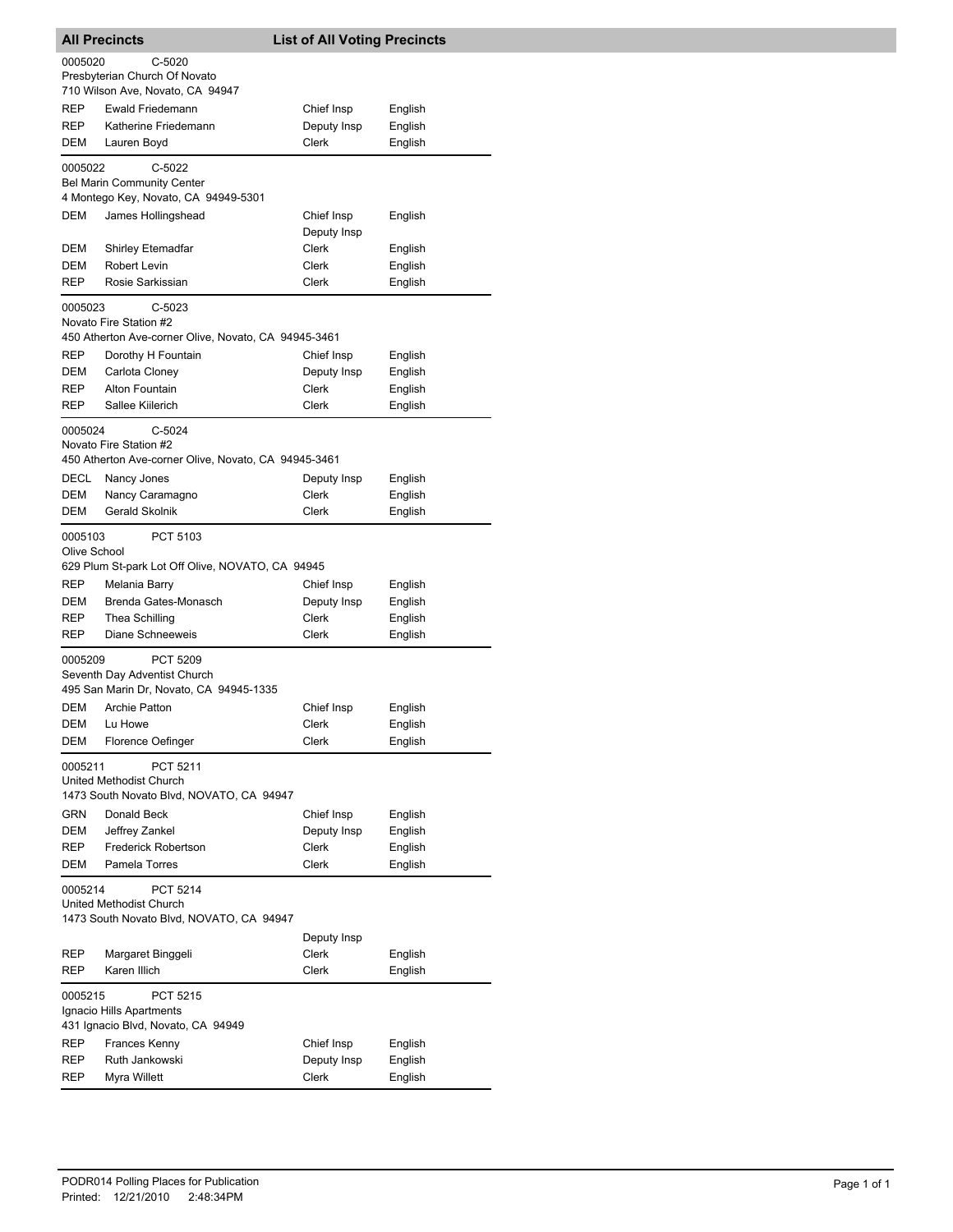| <b>All Precincts</b>                                                                  |                                                                                                                      | <b>List of All Voting Precincts</b> |                    |  |  |
|---------------------------------------------------------------------------------------|----------------------------------------------------------------------------------------------------------------------|-------------------------------------|--------------------|--|--|
| 0005216<br>PCT 5216<br>Novato Fire Station #1<br>7025 Redwood Blvd, Novato, CA 94949  |                                                                                                                      |                                     |                    |  |  |
| <b>DECL</b>                                                                           | Abdul Mazid                                                                                                          | Deputy Insp                         | English            |  |  |
| <b>REP</b>                                                                            | Paul Manouelian                                                                                                      | Clerk                               | English            |  |  |
| 0005218                                                                               | PCT 5218<br>United Methodist Church<br>1473 South Novato Blvd, NOVATO, CA 94947                                      |                                     |                    |  |  |
| GRN                                                                                   | Henry Waschow                                                                                                        | Deputy Insp                         | English            |  |  |
| <b>DEM</b>                                                                            | Stella Devora                                                                                                        | Clerk                               | English            |  |  |
| DEM                                                                                   | <b>Yvonne Learned</b>                                                                                                | Clerk                               | English            |  |  |
| REP                                                                                   | Dolores Meaney                                                                                                       | Clerk                               | English            |  |  |
|                                                                                       | PCT 5221<br>0005221<br>Novato Oaks Inn<br>215 Alameda Del Prado, Novato, CA 94949-6657                               |                                     |                    |  |  |
| DEM                                                                                   | <b>E Oscar Chambers</b>                                                                                              | Chief Insp                          | English            |  |  |
| <b>REP</b>                                                                            | Joan Chambers                                                                                                        | Deputy Insp                         | English            |  |  |
| DEM                                                                                   | Nancy Lund                                                                                                           | Clerk                               | English            |  |  |
| <b>REP</b>                                                                            | Dale Westerhout                                                                                                      | Clerk                               | English            |  |  |
| 0005223<br>DEM<br><b>REP</b>                                                          | PCT 5223<br>Novato Fire Station #3<br>65 San Ramon Way, Novato, CA 94945-1638<br>Walter Monasch<br>Frances E Beretta | Chief Insp<br>Clerk                 | English<br>English |  |  |
|                                                                                       | Megan Hess                                                                                                           | Clerk                               | English            |  |  |
| <b>REP</b>                                                                            | <b>Sharon Hess</b>                                                                                                   | Clerk                               | English            |  |  |
| 0005224<br>DEM<br><b>REF</b>                                                          | <b>PCT 5224</b><br>Novato Fire Station #3<br>65 San Ramon Way, Novato, CA 94945-1638<br>Pat U Ren<br>Pamela Lerch    | Deputy Insp<br>Clerk                | English<br>English |  |  |
| REP                                                                                   | Frank U Ren                                                                                                          | Clerk                               | English            |  |  |
| 0005225<br><b>PCT 5225</b><br>Munoz Residence<br>575 Fairway Dr, Novato, CA 94949     |                                                                                                                      |                                     |                    |  |  |
| DEM                                                                                   | Alice Munoz                                                                                                          | Chief Insp                          | English            |  |  |
| REP                                                                                   | Lucille Douglas                                                                                                      | Deputy Insp                         | English            |  |  |
| REP                                                                                   | Jeanne Desmond                                                                                                       | Clerk                               | English            |  |  |
| REP                                                                                   | Bonnie Ryan                                                                                                          | Clerk                               | English            |  |  |
| PCT 5301<br>0005301<br>Ignacio Hills Apartments<br>431 Ignacio Blvd, Novato, CA 94949 |                                                                                                                      |                                     |                    |  |  |
| DEM                                                                                   | Robert Farnham                                                                                                       | Clerk                               | English            |  |  |
| DEM                                                                                   | Theresa Fermanich                                                                                                    | <b>Clerk</b>                        | English            |  |  |